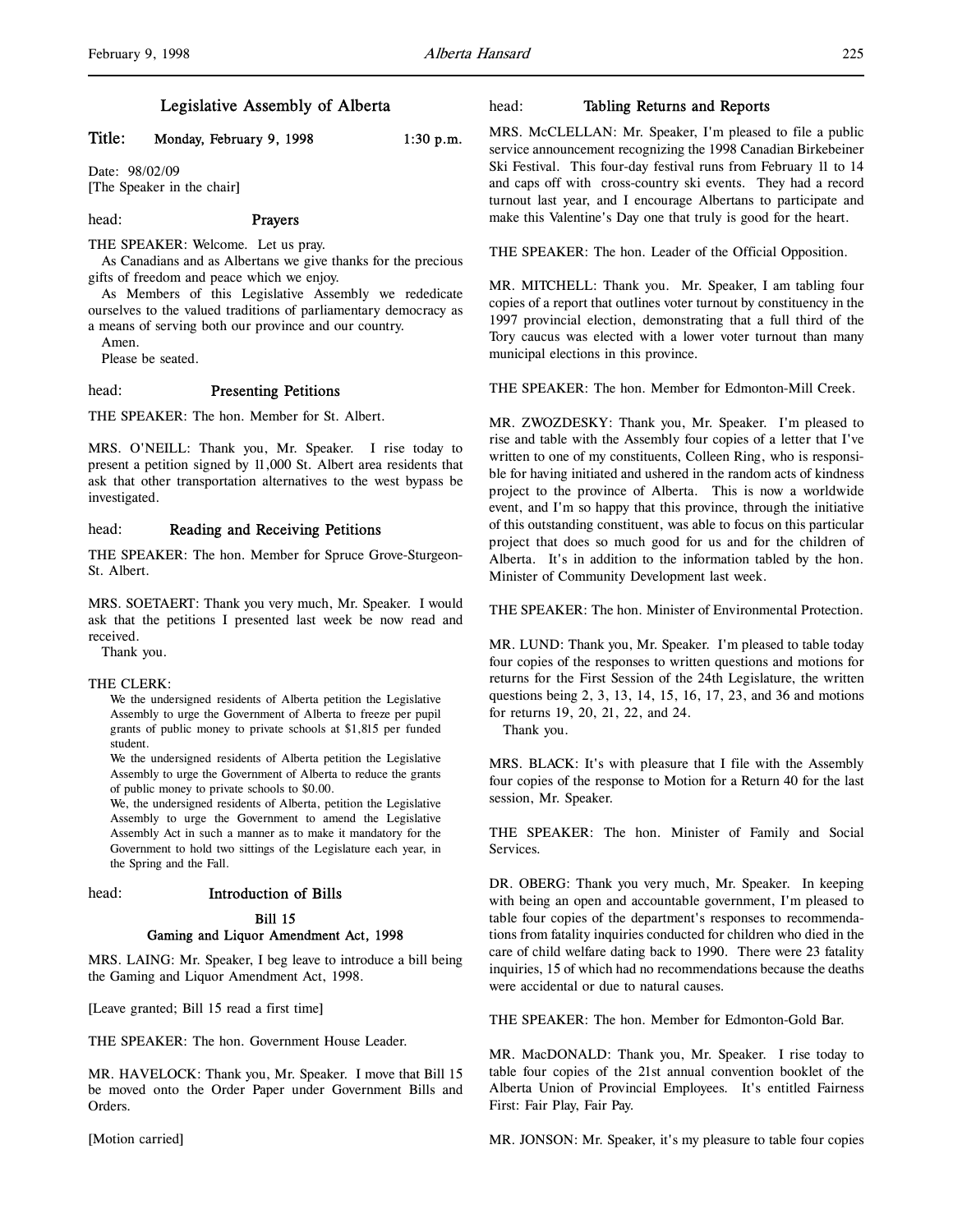of responses to written questions 9 and 10 accepted during the last sitting of the Legislature.

Thank you, Mr. Speaker.

MR. DAY: Mr. Speaker, I'm tabling five copies each of returns, the first one being Order for a Return 30. The request was for all loan guarantee agreements between the government of Alberta, Ribbon Creek alpine village, Pocaterra Development, and Kananaskis. I indicated that I would pursue permission to release these on the commercial confidentiality side; that permission has been granted. I'll be tabling that along with returns related to participating debentures between the government and Ridley Grain Ltd.

THE SPEAKER: The hon. Member for Edmonton-Norwood.

MS OLSEN: Thank you, Mr. Speaker. I'm tabling four copies of letters dated December 22, 1997, that I've written to the hon. minister responsible for children's services indicating the concerns in deficiencies with the funding model as it was indicated the other day that we hadn't done that.

# head: Introduction of Guests

THE SPEAKER: The hon. Member for Edmonton-Gold Bar.

MR. MacDONALD: Thank you, Mr. Speaker. I would like to introduce to you and through you to Members of this Legislative Assembly eight members of local 312A, United Food and Commercial Workers Union, who are on leave of absence from their jobs: Al Williamson, Shane Svenkeson, Joseph Spano, Larry Swanson, Don Colangelo, Nic Dardano, Shelby Bishop, and Remi Morin. They are in the members' gallery. If they would rise and receive the warm traditional welcome of this House.

MRS. McCLELLAN: Mr. Speaker, I'm very please to introduce to you and through you to Members of the Legislative Assembly nine Albertans who have made an outstanding contribution to the development of public libraries in Alberta. I will ask them to stand as I introduce them. First is Keith Turnbull, who chaired the Public Library Review Committee, whose recommendations have contributed to Bill 4. With Keith are members of this committee: Mike Dawson, Pat Jobb, Jennifer Martison, Sharon McMullan-Baron. In addition I'd like to introduce Mary Totman, president of the Alberta Library Trustees' Association; Pilar Martinez, who is president of the Library Association of Alberta; and Lucy Pana, who is executive director of The Alberta Library. I'd like all members to give these fine people a very warm welcome.

THE SPEAKER: Hon. Member for Edmonton-Strathcona, did you have an introduction?

# 1:40

DR. PANNU: Thank you, Mr. Speaker. It's my pleasure to introduce to you and through you to the members of this House students from a class on social policy at Grant MacEwan College. Their instructor Mr. Duane Massing I think is there as well. I would ask the guests to stand up and receive the warm welcome of this House.

THE SPEAKER: The hon. Member for Red Deer-South.

MR. DOERKSEN: Thank you, Mr. Speaker. It is my privilege today to introduce to you and to members of this Assembly eight members of the Hunting Hills high school robotics team. This team participated in the sixth international beam robot games held in Lucknow, India. They competed against universities and other countries that were invited to the games. It is my understanding that they were the only Canadian high school team to be invited to these games. They took home five firsts, three seconds, and won the overall championship at the games. It was an outstanding achievement, and we're proud of these students. I would like to introduce them to you: Curtis Badry, Jeremy Makila, Randy Fix, Justin Barca, Stephen Rutherford, Jim Lytle, Derek Skjaveland, and Russ Michayluk. With them is their teacher and team leader, Carl Dyke, who spent many Saturdays at the school – I was privileged to go and watch him one Saturday – and their principal, Mr. Dick Hornby. If we could please give them the traditional warm welcome.

# head: Oral Question Period

### VLT Plebiscites

MR. MITCHELL: Mr. Speaker, last week the Premier and the Treasurer couldn't seem to agree on whether or not we need video slot machine money for the budget, but now, upping the ante, the advanced education minister has decided to openly challenge the Premier's policy to hold a VLT plebiscite at the municipal level because he thinks the voter turnout is too low to legitimize those votes. Ironically one-third of this Conservative caucus was elected with a voter turnout lower than that in many municipal elections across this province. To the Premier: is the Premier in agreement with his advanced education minister that it's okay to elect municipal officials and even some of his own members with a low voter turnout but it's not okay to make decisions about money with a low voter turnout? It's money first, people second all over again.

MR. KLEIN: Well, as I understand it, Mr. Speaker, there was only one part of that diatribe that actually had a question. The answer to the question is no.

MR. MITCHELL: Mr. Speaker, I wonder if the Premier could answer this question: which is more democratic, a plebiscite where everybody who wants to has the opportunity to participate or a gambling summit where the very small number of participants are chosen by this government?

MR. KLEIN: Well, Mr. Speaker, the summit to which the leader of the Liberal opposition alludes is part of a review, and that indeed was one of the recommendations in the Gordon report, that the whole issue of gambling in this province should be reviewed in the context of the report by the end of August of this year. So the summit is part of that review.

A recommendation also contained in the report was the recommendation that the issue of VLTs specifically be decided through municipal plebiscites if indeed the municipalities want to have those plebiscites. There have been to my knowledge four or five plebiscites in the province thus far. In Rocky Mountain House the people voted to have the VLTs removed; they were removed. In Sylvan Lake the people voted to have the VLTs removed; they were removed. In Lacombe the people voted to have the VLTs removed; that has been challenged in court. It is the same case in the regional municipality of Wood Buffalo.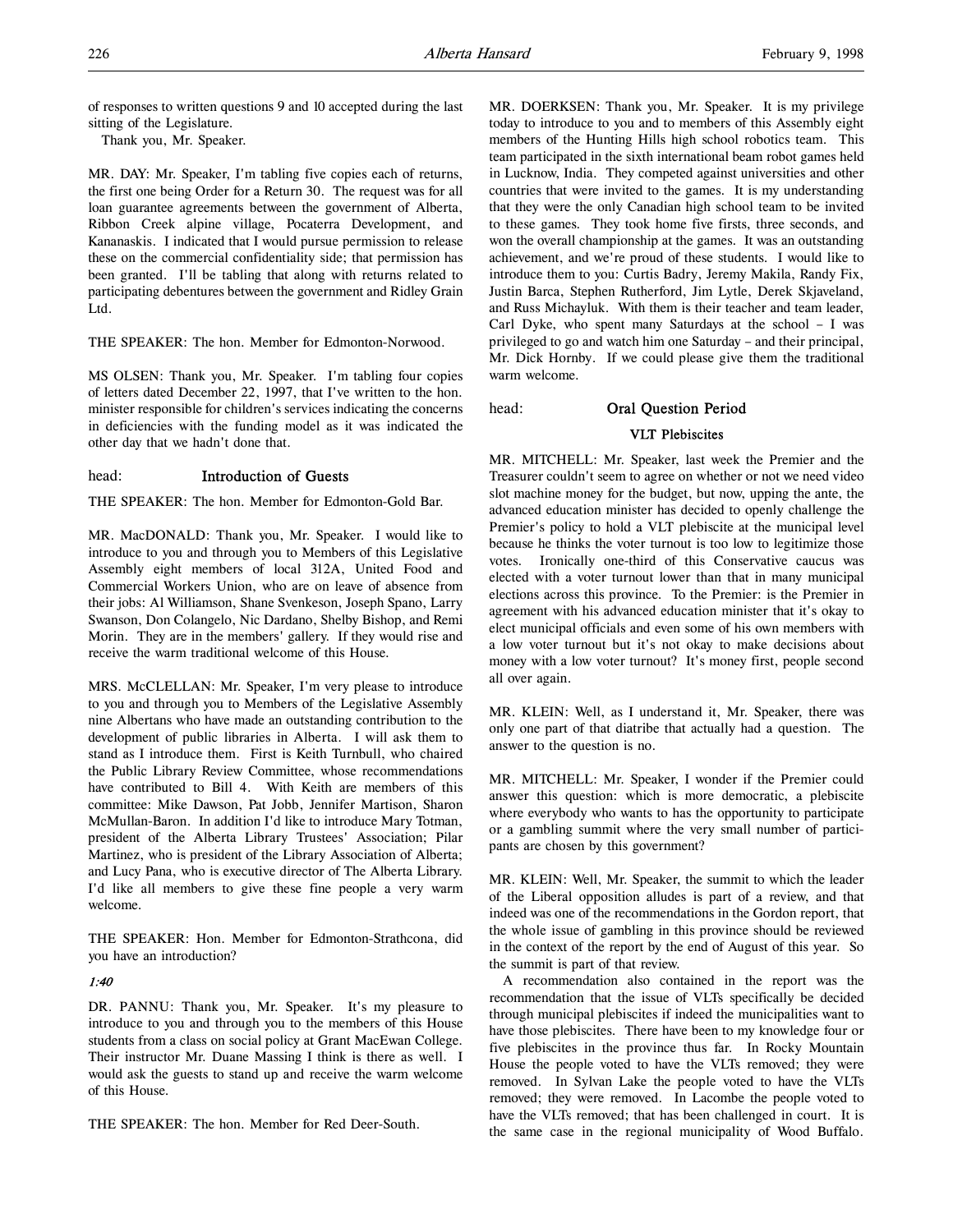Mr. Speaker, I have no problems with municipalities voting on this issue. As a matter of fact, it is a recommendation contained in the Gordon report. This government, notwithstanding the individual opinion of a member, has agreed to accept the recommendations of that report.

MR. MITCHELL: Judy Gordon for advanced education minister, Mr. Speaker. She knows that issue. She won't contradict the Premier.

Mr. Speaker, why won't the Premier simply skirt his caucus' and cabinet's internal divisions on this issue and hold a provincewide, provincially administered plebiscite and let Albertans decide? What's he afraid of?

MR. KLEIN: Well, Mr. Speaker, at least we're consistent. We're consistent as a government with our support of the Gordon recommendation, and that is to allow municipalities to decide this issue on the basis of community standards prevailing. It was the municipal leaders themselves who recommended that this recommendation be brought forward. Now, I don't know how the Liberal caucus works, and I probably don't want to know, but notwithstanding an adopted government position I have never been the kind of individual or leader who prevents my caucus members from saying what they feel.

THE SPEAKER: Second Official Opposition main question. The hon. Member for Edmonton-Mill Creek.

# Alberta-Pacific Forest Industries Inc.

MR. ZWOZDESKY: Thank you, Mr. Speaker. The second quarter report of the Alberta heritage savings trust fund indicates a \$130 million credit impairment provision regarding the Al-Pac loan. However, the taxpayers of Alberta have never yet received an explanation that is sufficient regarding this potential writedown. In fact, while Goepel Shields of Vancouver were conducting the evaluation of this loan for the government, the Premier and the Treasurer were both reassuring Albertans that Al-Pac would be paid back to taxpayers in full. My question is to the Provincial Treasurer. How much did that Goepel Shields report and evaluation on Al-Pac cost Alberta taxpayers?

MR. DAY: Mr. Speaker, there were a number of preambles in the preamble that actually had nothing to do with the question, and for the member to suggest that there's been something written off on this loan is simply inaccurate. Our accounting principles say and suggest to us that if it at all looks as if interest is not forthcoming on a particular loan, that is written down in the budget but not written off. The company, the entity itself, is still on the books and is still required to fulfill all elements of that particular contract. If there is to be a deal with Al-Pac related to any kind of provision and when that deal, if there is a deal, is completed, all information related to it including the cost of any private-sector appraisals will be openly put out before the people.

MR. ZWOZDESKY: I thought I had asked: how much did it cost? But perhaps it wasn't understood that way.

Mr. Speaker, I'd like to ask the Provincial Treasurer if the proposed \$260 million sale of this \$390 million loan is based on

the pessimistic case scenario, the base case scenario, or the optimistic case scenario as described by Goepel Shields in their report.

### 1:50

MR. DAY: Mr. Speaker, I just have to again deal with the preamble because the member suggested that all he did was ask a simple question. No, he did not ask a simple question. He put out four very clear inaccuracies, and then he followed with a question. I dealt with the inaccuracies, and I dealt with the question.

Mr. Speaker, as I've indicated, if a deal goes through – and I underline the word "if" – all elements of that particular deal will be made known.

MR. ZWOZDESKY: I want to conclude by asking the hon. Provincial Treasurer if he will release the entire Goepel Shields report instead of the highly edited version, which contains 85 deleted passages.

MR. DAY: Well, I'll try for the third time. I don't know what letter in the word "yes" it is that he doesn't recognize, Mr. Speaker, but if a deal is concluded, we have said that we will release all elements of that deal.

THE SPEAKER: Third Official Opposition main question. The hon. Member for Lethbridge-East.

# Provincial Budget

DR. NICOL: Thank you, Mr. Speaker. Over the past four years this government has spent almost a million dollars on polls conducted by Longwoods International of Toronto relating to Alberta fiscal issues. The Provincial Treasurer has a copy of a November 1997 Longwoods poll in his department that he's refused to release. I would like to remind the Treasurer that the Premier, appearing before a legislative committee, in talking about polls said:

Polls that certainly elicit the public's view on certain policy issues . . . I have no problem making sure that the results of those polls or surveys are made public, because they are indeed funded publicly through taxpayers' dollars.

My question is to the Premier. Mr. Premier, why is it that the Provincial Treasurer is failing to release this report and contravening your policy?

MR. KLEIN: I really don't know, Mr. Speaker, but I'll have the hon. Provincial Treasurer respond.

MR. DAY: Mr. Speaker, I'm happy to say that perfectly in line with the Premier's comment and commitment all of those numbers and costs are released. That's been done each year, and this year will be no exception. When a poll of that nature is done specifically related to the budget as advice to the Treasurer in terms of budget items, that is included in terms of how a budget is developed. To release certain information before a budget that might not have been released to this date could create difficulties. So once the budget process is done, that will be released as in the past.

DR. NICOL: Mr. Speaker, again to the Premier: when the government spends \$75,000 of taxpayer money on a speech that announces \$641 million in spending prior to the budget, why do taxpayers have to wait to get the same kind of information because it comes from a poll?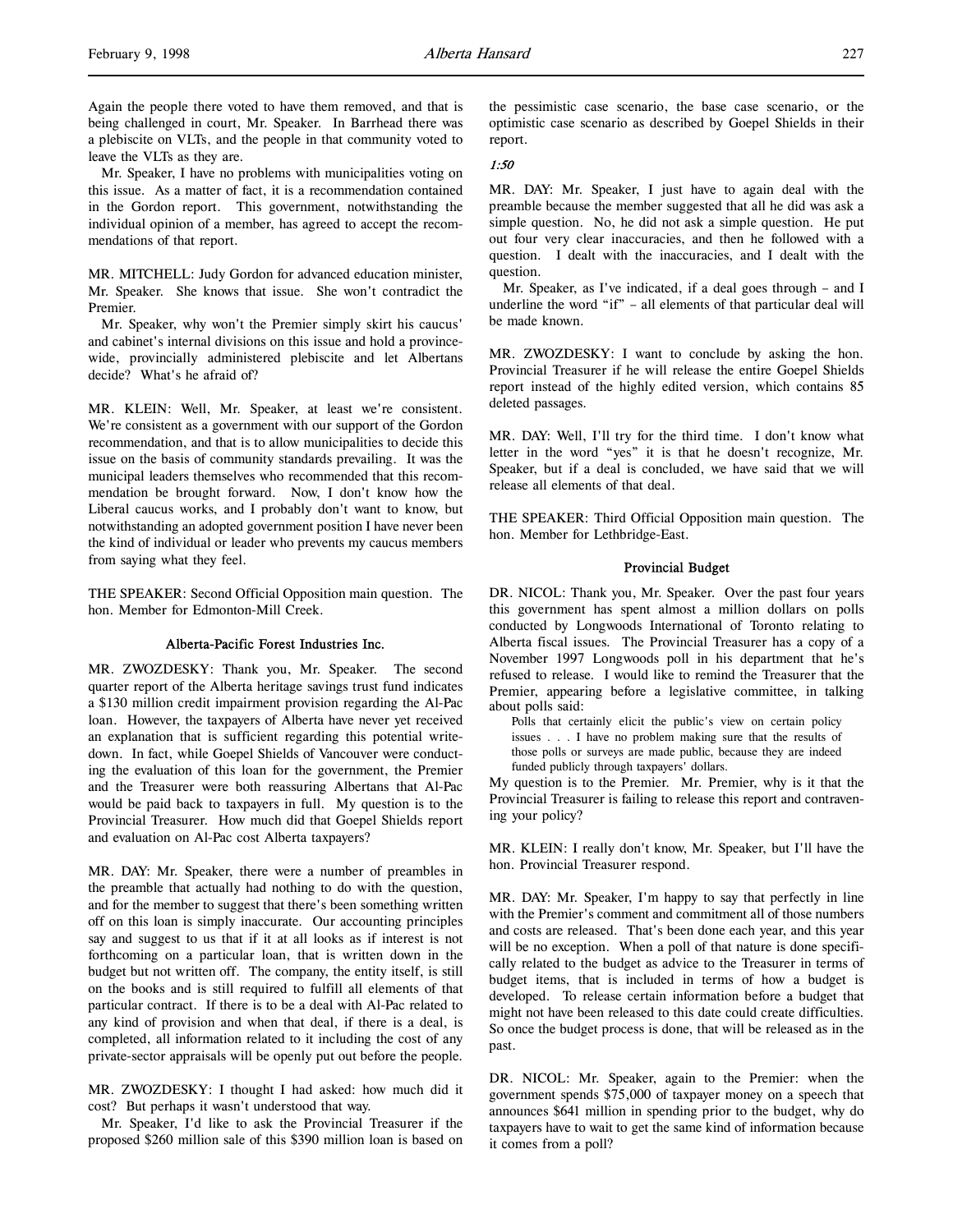MR. KLEIN: Well, it seems to me that question is somewhat redundant, Mr. Speaker, but again I will have the hon. Treasurer respond.

MR. DAY: Mr. Speaker, I'm happy again to respond. Information like this, which has not been released to date – and the reason we did release some information is because we work with partners in this province. We work in a partnership collaborative process with municipalities, with regional health authorities, with school boards. So it's necessary, we feel, to release to them as much information as we can during their own budget process. Their budget years don't always coincide with ours, and their necessity to know certain things is on different time lines than ours, so certain of that information is released to them beforehand so they can more adequately work within their own budget context.

DR. NICOL: Thank you, Mr. Speaker. My final question, again to the Premier: why is it that you won't commit to release to the public information that relates to the formation of this budget like you do all the rest even when you release parts of it?

MR. KLEIN: Well, Mr. Speaker, I think the hon. Provincial Treasurer has already committed that the information being sought by the hon. member will be released.

THE SPEAKER: Third party main question. The hon. Member for Edmonton-Strathcona.

# Advanced Education Tuition Fees

DR. PANNU: Thank you, Mr. Speaker. The University of Calgary board of governors reluctantly decided last week that tuition fees for undergraduates will go up once again by another \$260 in the next academic year, an 8.2 percent increase, which is more than five times the rate of inflation. This means that starting in September of this year, the typical full-time student will be paying \$3,440 in tuition fees alone to attend the University of Calgary. My question is to the minister of advanced education. How many more years of massive increases of almost \$300 a year will Alberta university students have to endure before the government's tuition cap of 30 percent of net operating cost is reached? How many years?

MR. DUNFORD: Mr. Speaker, in answer to the hon. member's question, it will depend on the institution. Now, he's raised the University of Calgary, so we will deal with that. As we stand here today, my understanding is that the University of Calgary is at approximately 24 percent of net operating cost. This'll move them up I believe to 27 percent, so it'll still leave them 3 percent short of the cap that would be placed at 30 percent. We have other institutions in this province that are already approaching that 30 percent, so you won't see the sort of increases at that scale that we're currently seeing at the University of Calgary and perhaps likely at the University of Alberta.

The tuition policy has been fairly clear. We've been very open and forthright, not only with students but certainly with other administrators, and we believe the policy is a fair one. We believe it is most important that the student who is having the best gain from the quality of education that they're getting – this is the best investment they'll ever make.

DR. PANNU: Mr. Speaker, that's cold comfort for students who have to pay these high fees to go to universities and colleges here.

Mr. Speaker, based on figures provided by the universities themselves, tuition fees will need to increase by another \$1,300 to \$1,400 a year per student at both of Alberta's major universities before they reach 30 percent of net operating costs. How can the minister justify placing such an undue financial burden on Alberta's current and future postsecondary students?

MR. DUNFORD: Well, I guess there's a couple of things that we want to make sure are clear. First of all, the policy of this government regarding tuition fees is that those that have the ability to pay should pay, and we think that is sound.

The other thing we would want to make note of is that with the increasing tuitions in Alberta, it's putting us a little higher in the average across Canada, but we're certainly not leading and we're certainly not following. Where the issue comes in and what our government is addressing itself to isn't so much the front end of it in terms of tuition but in terms of student debt. To that end, I'm sure you will have agreed with us by now that the Alberta opportunity bursary that we have announced is a tremendous step toward reducing student debt in this province.

DR. PANNU: It's ironic, Mr. Speaker, that this government wants to go above the national average in terms of tuition fee rates, while it wants to spend below the average in terms of spending on education and health. Given that the total dollar increase in tuition fees over the next five years will be even larger than those of the past five years and given that in a recent survey by the minister's own department two-thirds of grade 12 students said that postsecondary education is already too expensive, how can the minister justify saddling students currently in high schools and junior high schools with the full brunt of this government's wrong-headed tuition policy and unbearable debt burdens?

MR. DUNFORD: Once again, Mr. Speaker, we believe it is the responsibility of students and their parents to invest in a high quality and a high standard of postsecondary education in this province. We do not feel that 30 percent is an unreasonable amount to ask for. What we have done in the past and will continue to do in the future is ensure that those that find themselves in financial need will receive assistance from our government.

THE SPEAKER: The hon. Member for Fort McMurray, followed by the hon. Member for Edmonton-Glenora.

# 2:00 Health Services in the North

MR. BOUTILIER: Thank you very much, Mr. Speaker. My question is to the Minister of Health. At the Alberta Growth Summit health care was identified by Albertans as a top priority. Recent announcements were made regarding additional funding being allocated to RHAs across the province. Fort McMurray in the Northern Lights RHA received an additional 1 percent of that funding formula. Now, in light of the continued tremendous growth pressures we're experiencing in northern communities both east and west and specifically in Fort McMurray, with an expansion of \$16 billion of announcements in oil sands, sometimes formulas with one-size-fits-all don't necessarily work and need to be reviewed. Can the minister consider reviewing the funding formula in light of these tremendous growth pressures?

MR. JONSON: Mr. Speaker, certainly the member is correct, and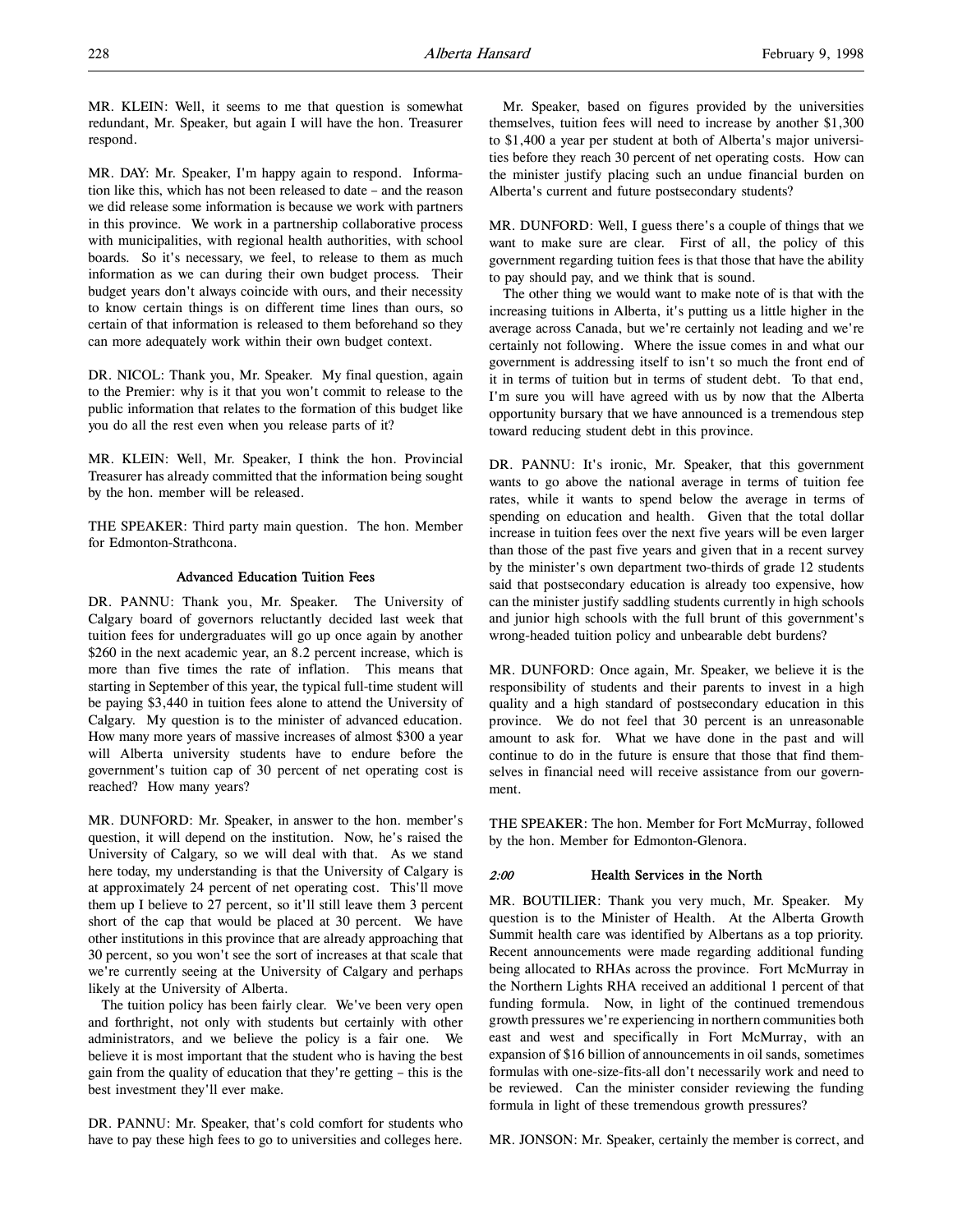he knows best in terms of the growth being experienced in Fort McMurray.

With respect to the formula, Mr. Speaker, it is a populationbased funding formula. It recognizes the actual increase in population and also builds in factors recognizing the relative costs of a younger population versus an older. I could go through a number of the other factors involved.

However, with respect to Fort McMurray, Mr. Speaker, when we went to the population-based funding formula, there were a number of regional health authorities, Northern Lights included, that according to the formula were being funded above what the formula would yield for other regional health authorities. However, we made a decision to grandfather or to protect those regions and keep them with their level of funding. The Northern Lights regional health authority board, I think, are aware of that and should be planning with the budget that they have before them.

MR. BOUTILIER: Thank you, Mr. Speaker. My second supplemental question. An article appeared in our local Fort McMurray Today newspaper with the RHA board saying that with the growth pressures in the region, they're predicting a million dollar deficit by year-end. The funding formula is providing \$223,000. Is the minister considering again reviewing the formula in light of the tremendous pressures being faced based on the numbers being used here?

MR. JONSON: Mr. Speaker, I think that since we are now dealing with specific amounts of money, we should recognize that there's also an additional amount of money that's allocated to the regional health authorities for equipment or for capital expenditure, which raises the amount somewhat for Fort McMurray. Certainly I commend the hon. member for representing his constituency and its growth and its needs.

As he is aware because he was instrumental in it, we have recognized the growth pressures in Fort McMurray with some special funding to recruit physicians, and, Mr. Speaker, certainly when I meet with the Northern Lights regional health authority in the next few weeks, I will be hearing their concerns and discussing them with them.

MR. BOUTILIER: Thank you, Mr. Speaker. My final supplemental was on that topic the minister had made reference to, that he is committing to meet with the RHA officials as they requested of me to ask of the minister pertaining to this very serious emerging problem.

THE SPEAKER: Hon. Member for Fort McMurray, Beauchesne 428(e) precludes the opportunity of hon. members to raise questions in question period determining the veracity of statements made in newspapers.

The hon. Member for Edmonton-Glenora, followed by the hon. Member for Edmonton-Beverly-Clareview.

### Disease Control

MR. SAPERS: Mr. Speaker, last year the Minister of Health dismantled Alberta's centralized disease control program. He fired 30 percent of the staff who track and monitor and help treat the deadliest diseases that we face. Now, last month the Capital health authority medical officer of health reported a 24 percent increase in the number of HIV infection cases. Did the Minister of Health know about the dramatic increase in the number of HIV

cases before he announced funding for the regional health authorities?

MR. JONSON: Mr. Speaker, I do not recall receiving those particular statistics. However, given the prelude to the question, I can assure the Assembly that in terms of our communicable diseases unit, yes, we did revamp and streamline that particular part of our department, as we did many things within the department. However, we are still operating effectively there. We have expert advice on call, and that is certainly a service that is being maintained.

MR. SAPERS: Mr. Speaker, is the reason that the Minister of Health did absolutely nothing to address this growing concern because of his lack of awareness because he dismantled the central disease control program?

MR. JONSON: No, Mr. Speaker.

MR. SAPERS: Mr. Speaker, I'm surprised the Minister of Health wants to be flippant about this.

Given that this is a provincial program and a provincial problem and not just a regional one, would the Minister of Health please tell us, tell this Assembly, and tell the people facing this disease what immediate steps you're taking to deal with the growth in the infection rate and the growing concern about those infected developing AIDS? What are you doing right now in this region to deal with the problem?

MR. JONSON: Mr. Speaker, we do have, as the hon. member I think knows, initiatives within the department with respect to HIV and AIDS. In addition to that, during the next few weeks we'll be announcing additional measures to allow us to better report and control that particular disease.

THE SPEAKER: The hon. Member for Edmonton-Beverly-Clareview, followed by the hon. Member for Edmonton-Gold Bar.

# Boiler Safety

MR. YANKOWSKY: Thank you, Mr. Speaker. In the Auditor General's 1996-97 annual report he noted his concerns with the growth of the backlog of inspections of boilers and pressure vessels. This is since the privatization of pressure vessels inspection, which occurred in 1995. I'm addressing this issue out of concern because even a low-pressure boiler explosion in a building where people live or work can indeed be very serious. My questions are all to the Minister of Labour. Can the Minister of Labour tell this House how many uninspected pressure vessels there are in Alberta today?

MR. SMITH: Mr. Speaker, I can indeed and would like to also add some important information to that, first recognizing the importance of the Auditor General's comments not only to this delegated administrative organization but also to the other organizations that are doing an effective job of ensuring continued health and safety for the Alberta workplace as well as its consumers.

The Auditor General referred to the first six months of operation of the Alberta Boilers Safety Association. The backlog grew from 47,000 pressure vessels needing inspection to over 48,200 vessels. As of December 31, 1997, I'm pleased to report to the House and to members that the backlog was down to 38,435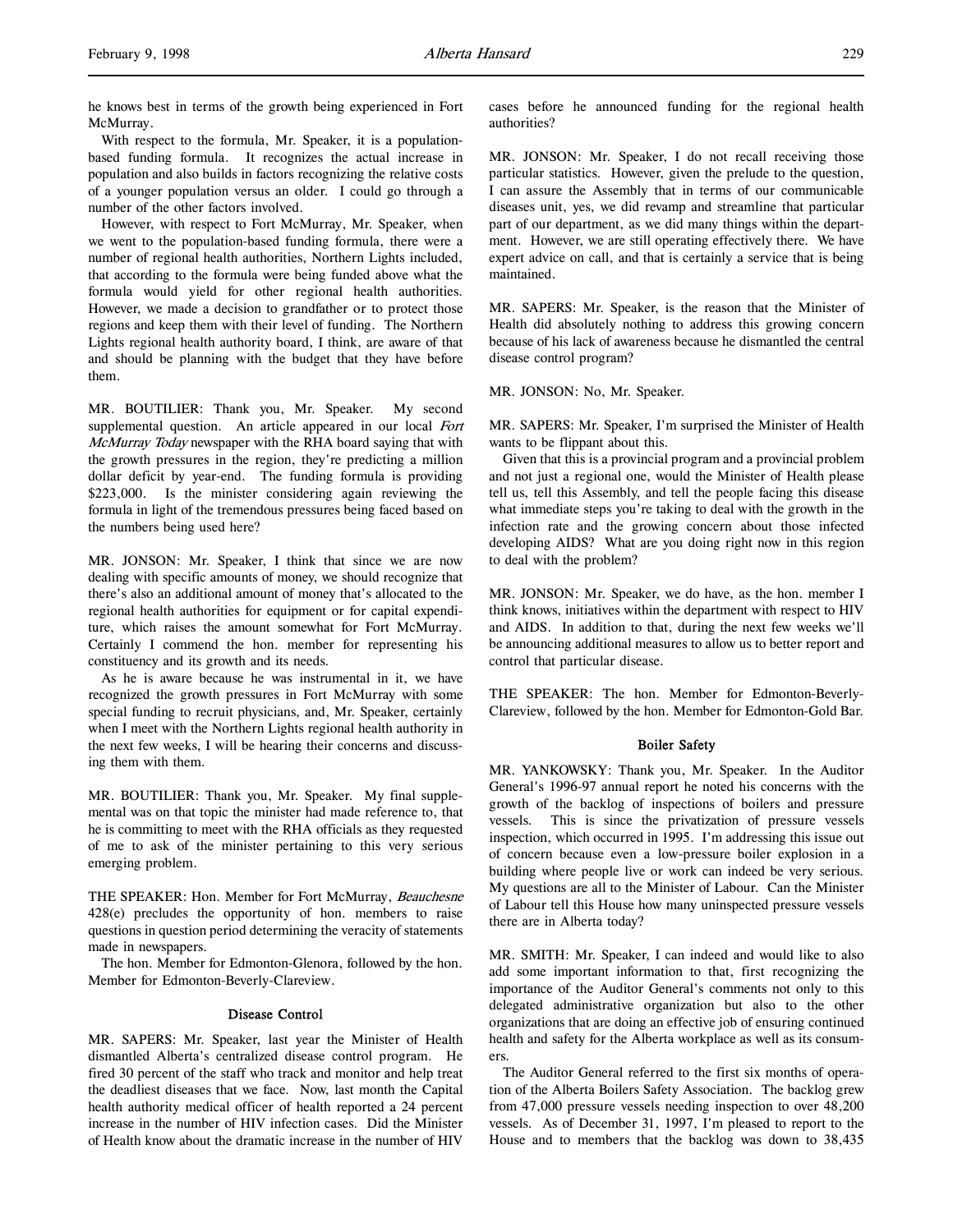vessels. This is a reduction of about 10,000. The public business plan of the safety association projects that the backlog will be eliminated within four years, and this of course was noted in the Auditor General's report. The reduction in vessels needing inspection has been accomplished during a period, as you know, of significant economic growth. In the past year alone the number of pressure vessels in the province grew by 6.2 percent from 77,000 to over 82,000.

MR. YANKOWSKY: Mr. Speaker, can the Minister of Labour tell this House what he is doing to ensure that this backlog is cleared up?

MR. SMITH: Firstly, Mr. Speaker, the ABSA, Alberta Boilers Safety Association, has increased the number of inspectors, technical people, from a staff of 24 in 1995 to over 40 today, an increase of two-thirds, or 66 percent. These qualified inspectors are carrying out over 1,400 inspections per month. In 1995-96 ABSA did 11,864 inspections. In '96-97 they did 17,100 inspections, an increase of about 44 percent. So you can see that the private sector is tackling a plan through a coherent business plan, then working with their key customers, and taking a very customer-focused approach to this important issue for Albertans.

# 2:10

MR. YANKOWSKY: Mr. Speaker, can the Minister of Labour assure Albertans that the buildings that they live in, that they work in are safe and not in danger of a faulty boiler?

MR. SMITH: Great question, Mr. Speaker, because in fact . . . [interjections] It's easy to laugh if you haven't been out on the front line. It's easy to laugh and make light of safety in the workplace. This department, this member: we don't do that. And I'm glad we don't because there were over 85 incidents involving pressure vessels in 36 months prior to the ABSA coming into play. Twenty-three people were injured, and there were seven fatalities. In the 29 months, two and a half years, since the safety association has started, there have been 68 incidents, 15 injuries, and I think the association is extremely proud to report that there have been no fatalities.

Mr. Speaker, it's important that the public know and members hear that boilers in public and private buildings are the first priority of the safety association and the first priority of the Department of Labour. These pressure vessels get first priority for inspection. The number of boilers in public facilities that are overdue for inspection by two years or more has dropped by nearly 50 percent. So it's clear: plan your work and work your plan; privatization works.

THE SPEAKER: The hon. Member for Edmonton-Gold Bar, followed by the hon. Member for Wetaskiwin-Camrose.

### Minimum Wage

MR. MacDONALD: Thank you, Mr. Speaker. Alberta has the lowest minimum wage in the country. It has not been increased since 1992. The employment standards regulation review released recently by the Department of Labour indicates a serious division in government policy and thinking. The Premier, the Minister of Labour, and the hon. Member for Calgary-Fort, who chairs this review, all have stated that the minimum wage will not be scrapped. Meanwhile, government MLAs speaking at the standing policy committee in November said: no regulation is effective. My questions today are to the Minister of Labour. Who are we to believe, the Premier, your department, the chair of the committee, or those who spoke up against the minimum wage at the standing policy committee?

MR. SMITH: Mr. Speaker, I'd be extremely comfortable if the member believed everything that he heard, because when he talks about this, he talks about debate, and that's why the standing policy committee submission was held completely in public. It was an open presentation, just as a question brought up in the Legislature stimulates public debate, just as the hon. Member for Calgary-Fort was on a radio show last week.

Just to correct a couple of erroneous assumptions made in the preamble. The net effect of minimum wage in Alberta is not the lowest in the land. In fact, we are not predisposed to collect provincial income tax from those who earn the minimum wage. There is no government obligation there. So, in fact, we're in the middle of the pack.

He's right; it was 1992 when the last adjustment was made. I believe this government's administration is absolutely right by entering into the debate, asking for the standing policy committee submissions, asking for the questions to be asked, having regulations and packages mailed out to thousands of Albertans, looking for submissions from university students, from all those who not only pay the minimum wage but collect the minimum wage. I look forward to the debate.

MR. MacDONALD: Thank you, Mr. Speaker. Again to the Minister of Labour. In this questionnaire that you are mailing out to Albertans, if you take the time to read it, question 4(a) states "Should Alberta have a minimum wage?" Explain that question, please.

MR. SMITH: "Should" would be an adverb, Mr. Speaker, that I think starts this prepositional sentence. "Have" would be the operative verb. "Alberta" is the name of the province in which the minimum wage is discussed. A "minimum wage" is to be discussed either from an economic perspective or from a social perspective. So I think again the question is simply a matter of self-evident explanation and examination by the hon. member.

MR. MacDONALD: Thank you, Mr. Speaker. Why not raise the minimum wage immediately and reduce the small business tax from 6 percent to 4 percent? This business tax . . .

MR. SMITH: You asked the question.

THE SPEAKER: I have to admit that on the basis of the performance Thursday last, when the hon. Member for Edmonton-Gold Bar raised the question and the hon. Minister of Labour was quick on his feet to respond to it. So proceed.

MR. SMITH: Thank you, Mr. Speaker. I look forward to the member's submission to the public debate. He knows where he can deposit his submission.

THE SPEAKER: The hon. Member for Wetaskiwin-Camrose, followed by the hon. Member for Edmonton-Centre.

# Child and Family Services Authorities

MR. JOHNSON: Thank you, Mr. Speaker. Last December the government announced changes to the regional health boundaries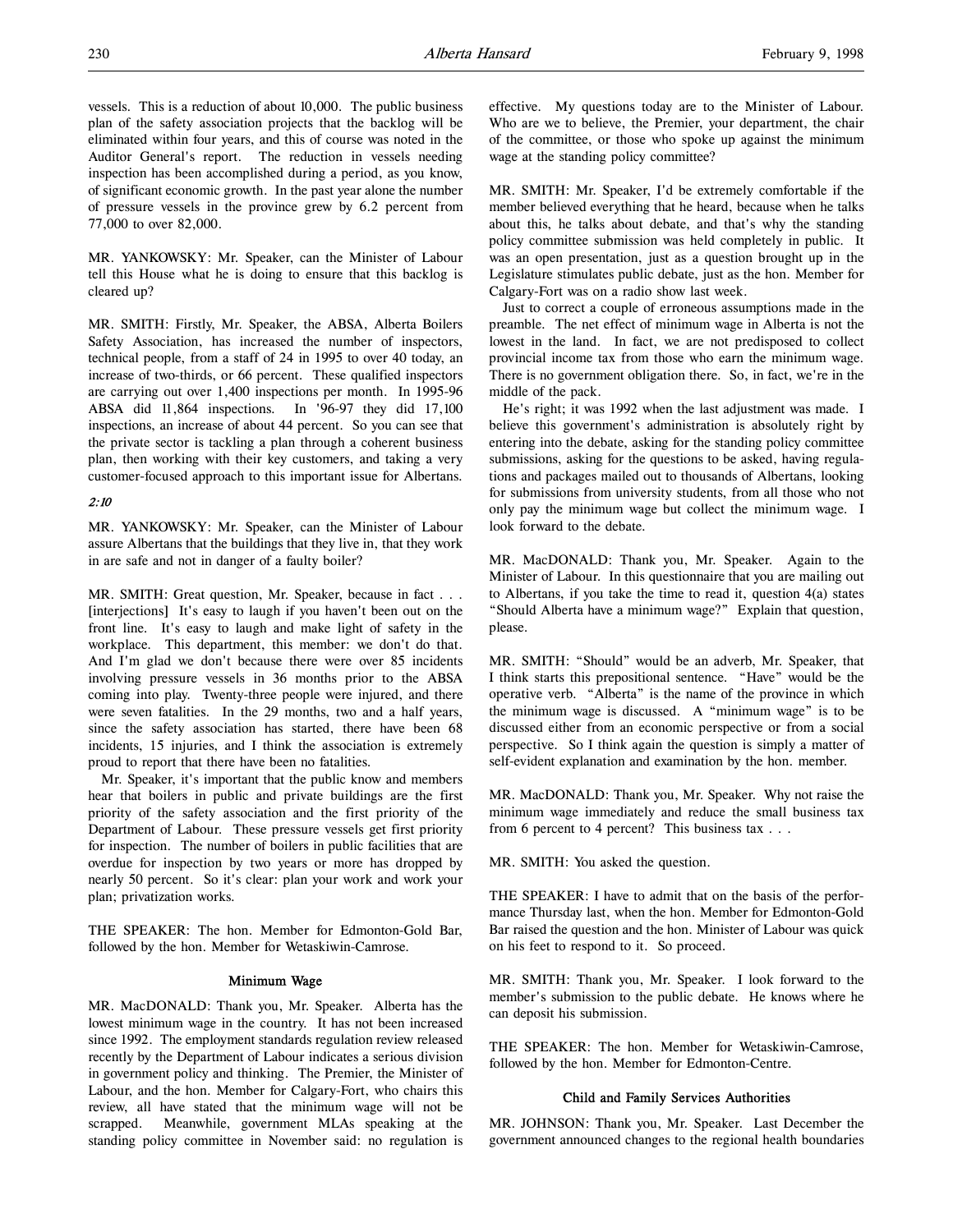to better reflect the areas being served by the health authorities. The changes affect eight of the 17 health authorities. My question is to the minister without portfolio responsible for children's services. What effect will these health boundary changes have on the regional boundaries for child and family services?

MS CALAHASEN: Thank you very much. First of all, Mr. Speaker, there was a determination made to follow regional health boundaries when consultations were carried throughout the communities in Alberta when the child and family services authorities would be created. It was during those consultations that people indicated they would like to see the coterminous boundaries occur, just so that services for children and families would be even better served in terms of service delivery.

We have maintained that direction, Mr. Speaker. We are going to follow the lead set by health authorities. This means that the new child and family services authorities, when they are appointed for regions 9 and 10, will plan and deliver services within the same boundaries used by health authorities.

MR. JOHNSON: Mr. Speaker, to the same minister: more specifically, in view of the major boundary changes that were mentioned in regions 9 and 10, how will this transition be made for the communities of Crossroads and Capital; that is regions 9 and 10? I know that the two regions are well on their way in the planning process.

MS CALAHASEN: Mr. Speaker, that's a very important question for the communities that have been involved in this community planning process. They have been working very hard to ensure that seamless service will occur with children and families. What we want to do is make sure that whatever transfer takes place will take into consideration those changes as we move forward to appointing those authorities. It's very important that those steering committee members and the co-chairs meet to discuss this and to plan to see what needs to be done to ensure that smooth delivery will occur.

MR. JOHNSON: My final supplemental: what measures are being considered to co-ordinate the work of the health authority and the children's services authority in the same zone? For example, could one or more individuals serve on both committees at the same time, or could, in fact, a health authority serve as a children's authority?

MS CALAHASEN: Well, that's an excellent question, Mr. Speaker, because I think it's really important as we move towards this community-based system that the people have at least some form of ability to be able to work together. One of the most important parts of children's services is the integration. We want to ensure that school boards, hospital boards, and the child and family services authorities will be able to work together in an integrated fashion to better serve the needs of the community. I think it's really important when we look at that because when we talk about legislation, there is nothing in the legislation that says we can't do that. I'd encourage, as we move forward, that we look at this kind of a system, of how it can be done to better meet the needs of the community.

THE SPEAKER: The hon. Member for Edmonton-Centre, followed by the hon. Member for Calgary-Fort.

# **Midwifery**

MS BLAKEMAN: Thank you, Mr. Speaker. The government's own Advisory Council on Women's Issues along with many other community and health groups and individuals have repeatedly asked the government to recognize midwifery as a professional occupation, establish regulations and licensing regarding midwives and midwifery, and three, fund midwifery services under health care. The government has accomplished the first two. My questions are to the Minister of Health. Why won't the minister properly fund a safe alternative in childbirth that can reduce hospital stays and C-sections and improve infant birth weight?

# 2:20

MR. JONSON: Mr. Speaker, as the hon. member may be aware, Alberta Health has had available some \$800,000 to provide for the planning and start-up of midwifery services should an agreement through a regional health authority be arrived at for this particular professional service. It seems to me that that is a feasible approach. In addition to the various advantages of midwifery that are put forward, one of them is that there is an overall cost saving involved with respect to utilizing these services. So it would seem logical to me that regional health authorities would look carefully at these pilot funds, and the government stands ready to fund such initiatives.

MS BLAKEMAN: Thank you. That wasn't really an answer.

THE SPEAKER: Hon. member, get going.

#### MS BLAKEMAN: Sorry.

Will the minister have the plan ready for midwifery funding before all of our trained midwives leave the province?

MR. JONSON: Mr. Speaker, we are about to conclude, as I understand it, following through on the licensing of midwives in the province. Once again, as I've said, we are quite prepared to provide the start-up, the initial funding, if it's chosen by an RHA to move ahead, to provide for midwives being part of the overall professional staff team of the regional health authorities.

In terms of the attractions of other provinces, I do not anticipate that we would be able at any time to match the money being offered in British Columbia, which I understand is significantly higher than that which would be offered to a doctor for the same service.

MS BLAKEMAN: Thank you. Given that the \$800,000 offered to the RHAs was not enough to launch pilot projects, will the minister at least commit to funding the pilot project as proposed recently by the association for midwifery?

MR. JONSON: Mr. Speaker, I think it is very important that the utilization of midwives, if or when it comes about, should be as part of the overall operation of a regional health authority so there is the teamwork approach of the overall staff towards this very important service. I am not anticipating and I do not think it is the way to go, as I understand the proposal referred to by the hon. member, to set up another fee-for-service pool separate and distinct from the rest of the system.

THE SPEAKER: The hon. Member for Calgary-Fort, followed by the hon. Member for Edmonton-Norwood.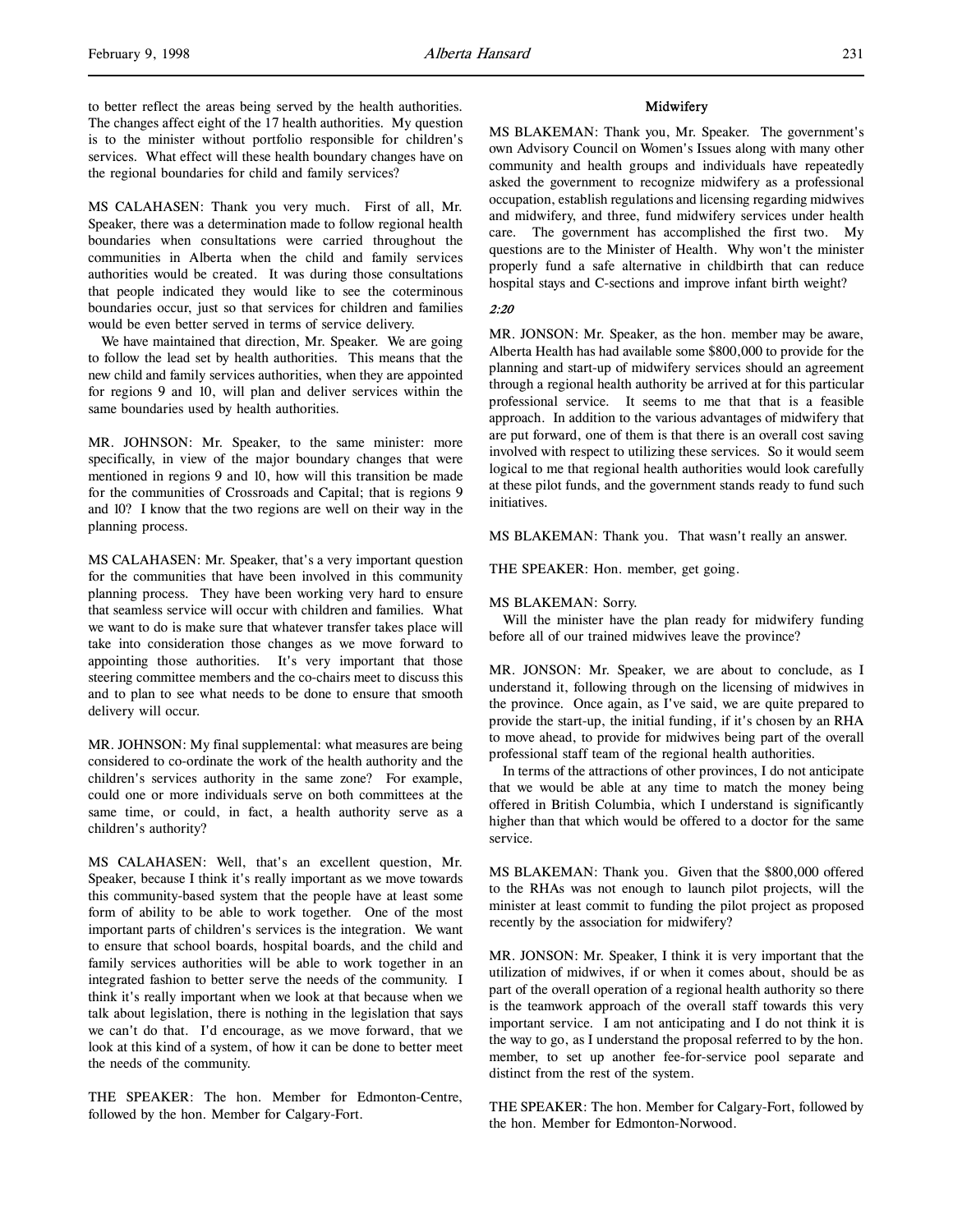# Provincial Budget

(continued)

MR. CAO: Thank you, Mr. Speaker. Reflecting questions raised in recent meetings with some of my constituents, I would like to direct my questions to the Provincial Treasurer. Our government is well known for staying on course, accountability, and financial prudence. Reading from the Speech from the Throne, it looks like the government is on a spending spree while we are still in debt. Can the Treasurer explain the reason for those increases in government spending?

MR. DAY: Well, Mr. Speaker, it shows the challenge that we face in government and in politics. Indeed there are people who suggest we are spending too much, and then there are people like the Liberals who suggest that a billion dollar increase isn't enough and you've got to go crazy and spend more. So it's a very difficult challenge.

In terms of justification, we've been talking to the people of Alberta, listened carefully, and through other more formal processes like the Growth Summit, a message that we've received very clearly is that there needs to be spending if it's related to the pressures of growth. The Alberta advantage is working very well. We had a growth in the economy last year of about 5.5 percent. That means more students in schools. That means more seniors actually moving into the province, notably from British Columbia because our benefits are better and the cost of living here is lower. We have more trucks on the road. We have more cars on the road. That means infrastructure demands. So again, Albertans, informally through our discussions with MLAs and through formal processes like the Growth Summit, have said that where there is pressure as a result of growth in priority areas like health and education and infrastructure, deal with those pressures. That's what we're doing.

MR. CAO: Mr. Speaker, my second and last question is again to the Treasurer. With the potential base of public revenue being somewhat softened, what are the measures that the government has taken or plans to take to ensure that public expenditures are met without going into debt?

MR. DAY: Well, the member is quite accurate, Mr. Speaker. There is a softening on the revenue side, certainly with oil prices being lower than they were a year ago and with certain challenges that we face on the Asian markets and what that means to our own manufacturers with the dollar exchange rate moving up and down. Clearly, there is a softening in terms of our revenue picture.

The economy itself we project to still grow through '98, but our own revenues indeed will be softened somewhat. So what have we put in place to protect ourselves from that? We made it very clear in the announcement on the increases in infrastructure spending that those would be one time. Year to year we'll analyze how much money we have. If the money is there after first putting a billion dollars on the debt, then we'll look at onetime infrastructure. There are also levers in place in the budget process so that, for instance, if population growth does not continue, then the Minister of Education and the Minister of Health know very well that dollars that have been allocated specifically based on population growth would not continue to flow. I think we've got some levers in place; we think we have some precautions in place so that we can maintain the budget.

THE SPEAKER: Considering that we may be anticipating the

future Speech from the Throne debate later today and the budget speech later in the week, I think we'll move on to the Member for Edmonton-Norwood, followed by the Member for St. Albert.

### Day Care Subsidies

MS OLSEN: Thank you, Mr. Speaker. The plan to eliminate the day care operating allowance is ill conceived and uninformed. Parents and child care educators across the province are voicing their opposition to this veiled attack on quality, accessible child care for Alberta's children. To the Minister of Family and Social Services: how many families earning those high income levels that you referred to last week have their children in day care? Is that less than 1 percent, 2 percent? How many in the \$100,000 to \$300,000 range?

DR. OBERG: Thank you very much, Mr. Speaker, and thank you, hon. member, for bringing this issue forward again. In July of this year we made a government decision to take day care subsidies, to take the operating allowance, and give it to the people of Alberta who deserve it the most, who need it the most. The question was asked: what percentage of people are from the \$100,000 to \$300,000? I don't know the exact number, but I can give you some examples. At Canada Place Child Care Centre, as I stated last week, there are presently 681 nonsubsidized children to 92 subsidized children. The maximum subsidy rate where a family will receive subsidy is a net of \$42,000, which makes a gross salary of somewhere around \$60,000 per year.

MS OLSEN: To the same minister: what information does the government have regarding nonsubsidized parents? Where do you get your information?

DR. OBERG: Mr. Speaker, where we receive our information from is the cheques that go out to the individual day cares. The individual day cares are required to put in the amount for operating allowance as well as for child care subsidy.

MRS. SOETAERT: He should know the numbers.

MS OLSEN: That's true. Indeed, he should know the numbers.

My final question to the Minister of Family and Social Services is: what consultation has the minister done with parents and professionals in the child care field to determine the impact the elimination of the operating allowance will have?

#### 2:30

DR. OBERG: Mr. Speaker, since the time of announcing this in July, we have heard from numerous interested parties. The majority of the parties that we have heard from are actually the day care operators themselves. As we had stated, the money is being shifted from the operating allowance to the day care subsidy. In the 1998-99 budget there will be no net difference in the amount of dollars being paid to day care.

THE SPEAKER: The hon. Member for St. Albert.

# Serious and Violent Offenders

MRS. O'NEILL: Thank you, Mr. Speaker. Last week the Edmonton Police Service put out a public warning about a twiceconvicted, untreated pedophile whom they determined to be on our Edmonton streets. This man, described by police as a situation offender, represents a risk to the public because of his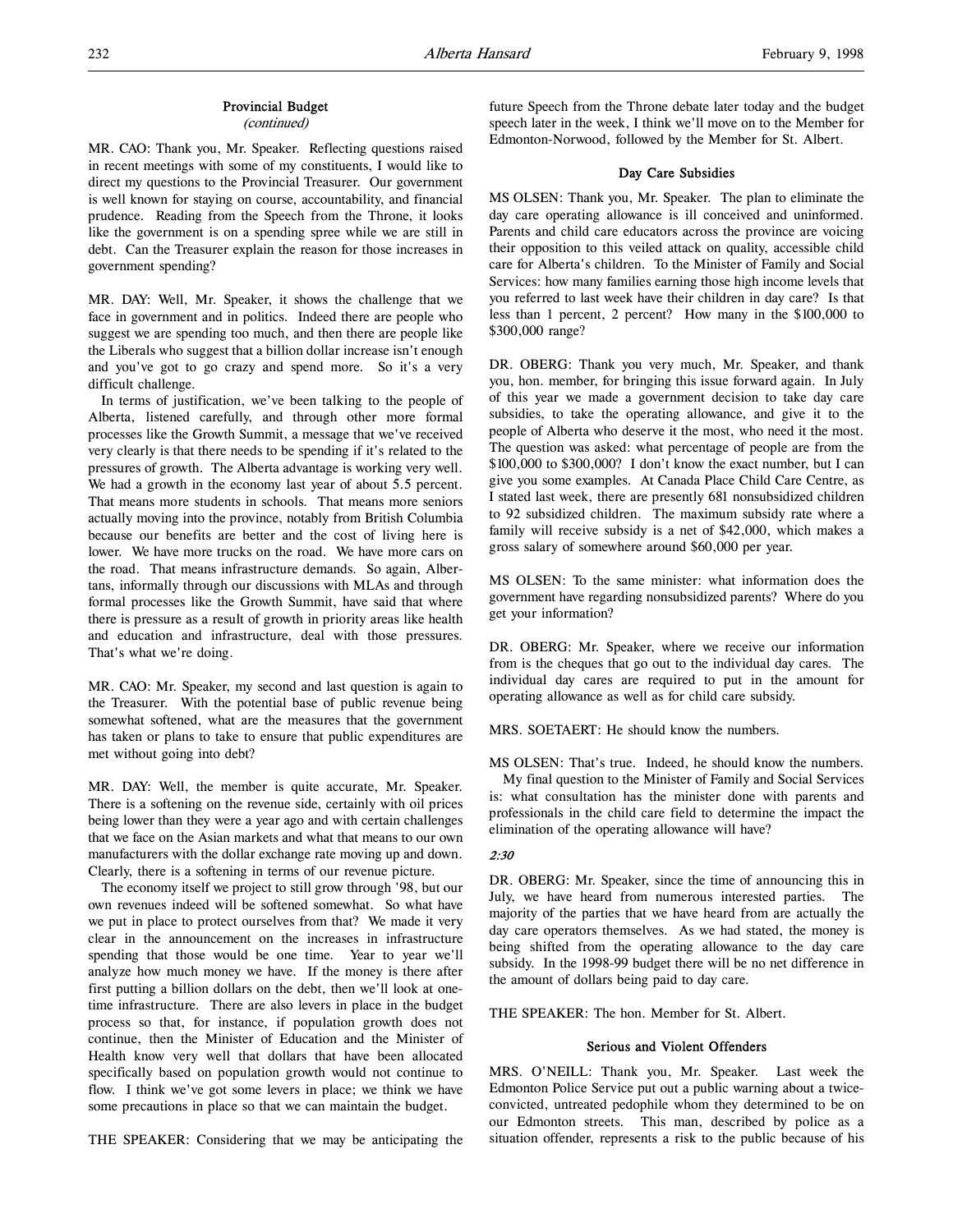refusal to seek treatment and accept responsibility for his crimes. He's even reported to have told his landlord that he applied for a job at a city day care centre and that he has a background in day care work. To the Minister of Justice: in light of this very disturbing situation how is it possible that we let these unrepentant, dangerous people out of custody?

MR. HAVELOCK: Well, Mr. Speaker, we're certainly concerned about this issue, but it needs to be brought to the member's attention and the House's attention that in the case being referred to, the offender had been serving a sentence of 729 days at the Calgary Correctional Centre, two years less a day. His sentence ended on January 3, and thus he was released. At the time we did have some concerns about the release of this individual and made those concerns known to the police pursuant to our serious and violent crime strategy. That strategy seeks maximum time in custody for serious and violent offenders. It enables us to notify the public of those individuals being released if we feel they pose a significant risk of harm, and we continue to flag those individuals on the national police computer system.

This is a concern for us. In fact, at the federal/provincial ministers' meeting in December in Montreal the issue of creating a national pedophile registry was discussed, and it is being examined. But the bottom line is that the individual had served his sentence, and therefore at law he was to be released.

MRS. O'NEILL: Mr. Speaker, again to the Minister of Justice: do we require or do we offer treatment to people like this gentleman when they're in our jails?

MR. HAVELOCK: Mr. Speaker, we do provide treatment programs in our correctional centres. Nevertheless, offenders are entitled to refuse treatment. In the case of offenders who refuse treatment, they are ineligible for early release and serve every day of their sentence, as happened in this situation. I am advised in this case that the offender did take some treatment, albeit not as much as we probably would have hoped, and that's again why when he was released, we made those concerns known to the police pursuant to the serious and violent crime strategy, and that's why his release was made known to the public.

MRS. O'NEILL: My final question, Mr. Speaker, to the Minister of Justice again: what good does it do to notify the public after the person is let out? Is there a program?

MR. HAVELOCK: Well, the bottom line, Mr. Speaker, is that we feel that because of the offence committed by this individual it was classified as a serious and violent offence. We feel that the public needs to know about this release after the individual has served his sentence so members of the public can take precautionary measures. That's the bottom line as to why we push for this information getting out into the public.

THE SPEAKER: The time for question period has now left us. I might just note that today we had 13 sets of questions, which is the largest number that we've had in any question period since we began.

Prior to calling Orders of the Day, might we revert briefly to Introduction of Guests?

HON. MEMBERS: Agreed.

head: Introduction of Guests

(reversion)

THE SPEAKER: The hon. Member for Edmonton-Centre.

MS BLAKEMAN: Thank you, Mr. Speaker. I would like to introduce to you and through you to Members of the Legislative Assembly nine university students from Seoul, Korea, who are in Canada for six weeks studying English at the Mennonite Centre for Newcomers. They are accompanied today by their instructor, Walter Zieber, and I would ask them to please rise and accept the warm welcome of the House.

head: **Orders of the Day** 

# head: Government Bills and Orders head: Second Reading

Bill 4

# Libraries Amendment Act, 1998

THE SPEAKER: The hon. Member for St. Albert.

MRS. O'NEILL: Thank you, Mr. Speaker. Today I am pleased to debate Bill 4, the Alberta Libraries Amendment Act, 1998. The purpose of the Bill is to update the Libraries Act. This legislation sets out the governing infrastructure that enables the municipal and provincial governments to work together to deliver quality and equitable public library service to all Albertans.

Mr. Speaker, public libraries are essential to our future. They further lifelong learning, and they encourage creativity. They support strong, healthy communities, and they help Albertans compete in the global economy. The Libraries Act recognizes the unique role of the public libraries as the key point of access to information for all Albertans.

The amendments to the act are proposed to ensure that the act will meet the future needs of Albertans. Since 1983 there have been tremendous advancements in technology, communication, and availability of resources. Libraries have changed from lenders of books to learning resource centres with access to information in a variety of mediums from around the world.

The first Libraries Act was passed in 1905, which was within two years of the establishment of the province, and it was last amended in 1983. These proposed amendments are based on public input. They have been developed from the results of a public consultation process carried out by the Public Library Review Committee in 1995.

The proposed amendments to the act include deleting sections that are no longer relevant, such as the section on the library board, which has not operated for the last six years; allowing more flexibility and authority for municipalities in the term of appointment to municipal library boards; reducing the number of meetings required by library boards; establishing library federations in the metropolitan areas of Edmonton and Calgary so libraries in these areas can work together to provide co-operative services; identifying services that fall under basic library service that all Albertans are entitled to and that fees cannot be levied for. These include access to library facilities, use of library resources in the library, borrowing library materials per se, acquiring library materials through interlibrary loan, consultation by library staff, and basic information services. The amendments will allow cost recovery for public libraries for other services. For example, fees may be levied for photocopying.

In response to input from municipalities and public library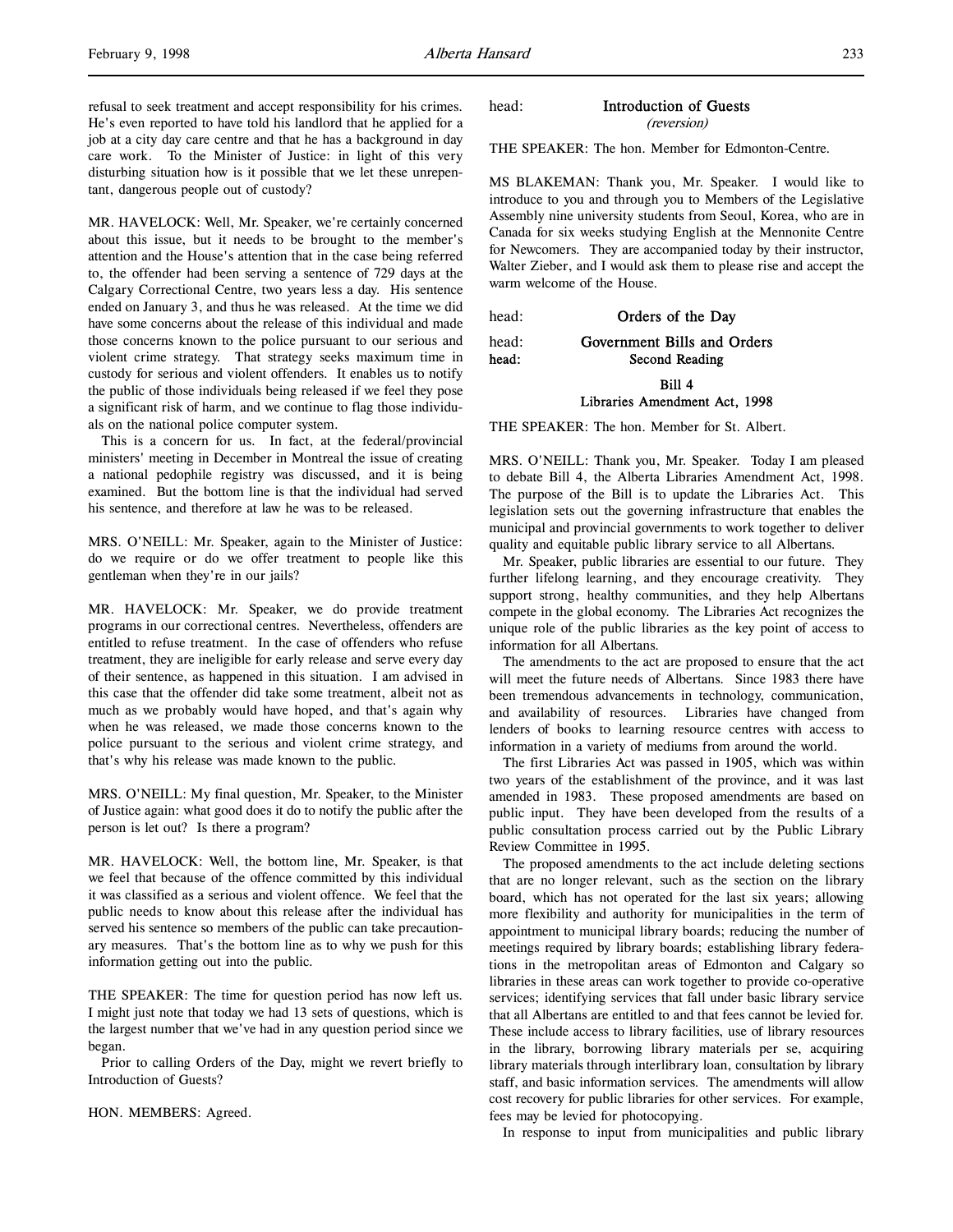boards, the act will retain the structure of the municipal library boards. It will also provide for the continuation of community library boards in areas where there is no municipal government. This includes improvement districts, Métis settlements, and First Nations reserves.

The act will also retain the structure of the library system boards as municipally based boards. These boards provide broadbased, regional services to provide equitable library service to a wide range of communities with varying populations at lower costs.

In addition to serving public libraries and member municipalities, the amendments will allow library system boards to provide service to school libraries.

Mr. Speaker, this act, with the proposed amendment, lays the foundation for future public library service in Alberta. Alberta's library community has a vision for the year 2005, which was jointly presented at the Alberta Growth Summit by the Alberta Library Trustees Association and the Library Association of Alberta. They stated that they see a modern telecommunications network connecting all libraries to all sectors of Alberta's growth strategy – a comprehensive, integrated library system supporting individuals, communities, and economic growth – well-trained staff to support the wide range of customer needs, and enhanced focus on partnership building.

Updating the Libraries Act is the first step towards helping them realize this vision. I urge every member in this Assembly to support this bill. It looks to the future, it provides for the future, and it is based in the future.

Thank you.

# 2:40

THE SPEAKER: The hon. Member for Edmonton-Centre.

MS BLAKEMAN: Thank you, Mr. Speaker. I'm very pleased to rise today to speak to Bill 4, the Libraries Amendment Act, in second reading. I do support this bill. I think its time has come. As the hon. member mentioned, the last time we really looked at library services and what is covered under the act was in 1983. I am very pleased to note at the same time that we have had a Libraries Act in Alberta since 1907 and note also that it was a Liberal government that introduced it at that time. So it's been a long and proud history of libraries in Alberta.

I have very strong memories of attending the local library, which was the Strathcona library, in my youth, and reading and libraries and access to them have been an important part of my life and that of my family. I'm sure many other people in Alberta share the desire to continue and strengthen our library services.

I think there are some very useful things that are covered in this bill. Certainly deleting sections which no longer apply is a useful housekeeping service which should be done. I'm very interested in the idea of library federations in the metropolitan areas of Edmonton and Calgary. I think this is a step leading us into the future, especially when we consider the electronic highway, hightechnology information systems of the future.

I have a small concern – and I'll come back to it later – about the services for which fees may be charged. I am very pleased to see that the Métis settlements have been included and are being worked with in partnership through this act. As well, there are a number of other services that are being continued to the school libraries and the continuation of the community library boards in the regions where there is no municipal government. That's interesting to note, because there are 245 library boards and 10 community library boards. So there is still a useful function there.

Two concerns that I would like to raise specifically. Métis settlements have been included, and I think I heard the hon. member also say that First Nations would be included in this, but I don't see that in the bill. I recognize that we're crossing jurisdictional boundaries here, but I think it's important that we find a way to do this, to work with this. I believe that there are some examples existing for us where other provinces have been able to include First Nation reservations in their system, and I hope that the hon. member can maybe work with that once we're in Committee of the Whole.

There's also a concern, that I hope is dealt with during Committee of the Whole, about the services that can be charged for. I certainly understand the need in this day and age for a user-pay system for things like photocopies, and the bill is outlining where it's acceptable to have charges for certain things. To be honest, I'm personally still a little uneasy about charging for library cards. I think sometimes that's a question of access, but I know that most boards will find a way to work with someone if they're truly interested. I'm a little concerned that the legislation is not giving a parameter. There is a possibility that in the future, under the minister's discretion, additional items could be added to the list of what's charged for. I think it's really critical that we guard against there ever being a perceived lack of access to library services: access to the library staff, to reference material, to resource material, to librarians being able to help people out with their questions. So I'm hoping that there's a way we can craft that into the legislation.

I have gone through and reviewed the Public Library Review document. I note that actually some of my concerns were raised in there as well, and I think a number of these have been covered in the bill. I'm also wondering if there's any commitment to following some of the recommendations about staff requirements based on the population in a municipality. I think that would be helpful. I know that right now a number of the library groups that I spoke to are particularly concerned about the funding. I don't want to stray too far off the intent of the bill, but I have to raise this point because it was made to me so often. I'm hoping that in the budget we will hear on Thursday there will be a move to the current population base for the population-based funding. I think that's really important.

We don't ever want to be in a position where we're strangling our smaller libraries or any of the library systems that we've had, because essentially this is the most accessible source of entertainment, enlightenment, education, and access to other worlds for people. I think it's still the most accessible to anyone, and we need to work hard to maintain that accessibility to it and to make sure that it's properly funded. I realize that to many people libraries are not a particularly sexy item in the budget, but I think it's a critical part of who we are as Albertans and how we are able to get access to information.

I think those are the points that I wanted to raise while I speak to the bill in second reading. I do applaud this bill being brought forward. We needed it, certainly to correct some of the housekeeping items and to pave the way for things like the federation in the Edmonton and Calgary areas. I look forward to speaking further on the bill in Committee of the Whole.

Thank you.

THE SPEAKER: The hon. Member for Edmonton-Mill Creek.

MR. ZWOZDESKY: Thank you, Mr. Speaker. I rise this afternoon to speak to Bill 4, which is the Libraries Amendment Act, as brought forward by the hon. Member for St. Albert. I listened to her opening comments, and then I was unfortunately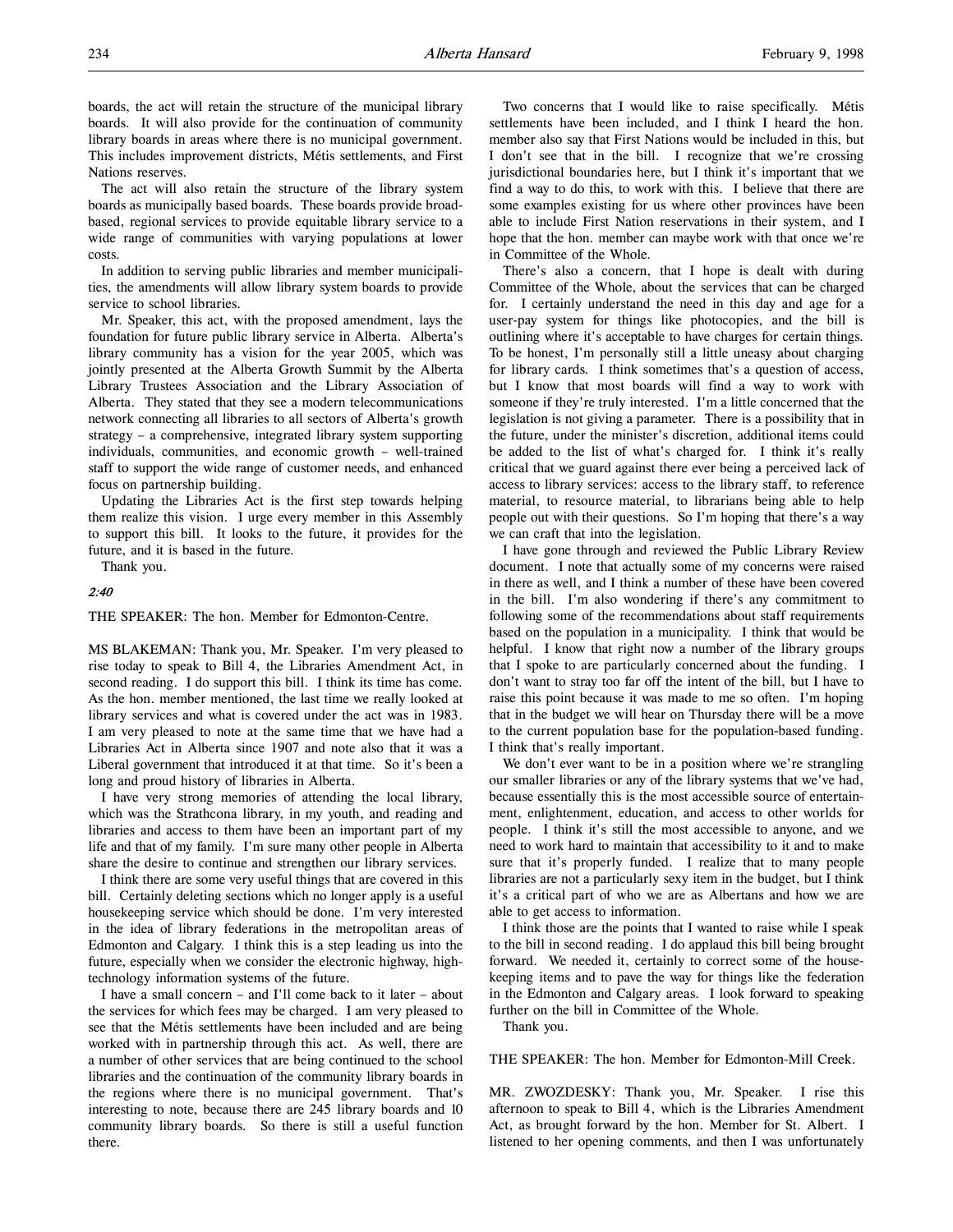called away on a couple of minutes of business outside the House, so I didn't get to hear the full extent of what her explanation was in terms of the bill and the need for it and so on. However, I do have some comments that I have researched on my own.

THE SPEAKER: Well, hon. member, this is the time for debate, at second reading. We'll have opportunity at committee, should it reach there, to have this exchange of questions. Today it's debate time.

MR. ZWOZDESKY: Exactly why I'm standing in my place, to debate.

I was struck immediately, however, by the purpose behind this so-called update for the Libraries Act, which on the surface looks quite good to me, and I was struck by the fact that there are some provisions within the bill that talk about ensuring a smoother transition and/or phasing out of some of the boards, which, as I understand it, have not met for quite some time. I was looking in the bill to see a greater description, Mr. Speaker, with respect to the new term "federation board." Then I found some definitions a little later that talk about the requirements, as it were, of what would take place if municipal boards were in fact amalgamated and how that would streamline operations for the libraries.

# 2:50

Like the hon. member who proposed the bill, I too place a great deal of importance on libraries. They're a resource in our schools and in our communities that oftentimes aren't maximized enough by individuals. However, having recently been to the Edmonton public library again, on this occasion with my daughter to do some class research with her, I was struck to learn that the Edmonton public library, quoting statistics from the '95-96 year, had close to 4 million visits that were made to the libraries in Edmonton in 14 different locations. I just couldn't believe that number. I was overwhelmed. I mean, of course I believe it, but it just sounds overwhelming that there would be that many people there.

I inquired a little further to talk about what it was that those visits were all about, and I was further impressed and amazed to learn that 7.6 million items were borrowed by the Edmonton public library visitors alone and that something like 12,000 schoolchildren had discovered their hidden treasures in the library, as their report stated. During that time there was something in the order of over 4 million minutes accumulated during a nineweek program alone, and I thought to myself: isn't this wonderful that our libraries in Edmonton are receiving that kind of care and attention and usage? So we must never underemphasize the great importance that these libraries play, particularly for our young people.

Mr. Speaker, every time I go to one of our schools for a presentation of photos or to do a little question and answer, I always make it a point to go to the library and speak, if I can, with the librarian. I'm struck by the fact that many of our meetings do in fact occur in those libraries, and I want to again emphasize how important it is that we support things that make the libraries more effective, more accessible, as the hon. member referred to in her covering comments.

I see this particular bill as ushering in some housekeeping, Mr. Speaker. There are a lot of substitutions and deletions and tidyings up, as it were, of legal jargon, deletions of irrelevancy, some descriptions about appointments and numbers of meetings, that kind of thing. I think I can support all of that.

The other thing, when we get into the actual debate during the

committee stage, that I would like the member proposing the bill to comment on is with respect to specialized municipalities. I looked for some further substantiation of that, hon. member, and I did not see anywhere where that was clarified. Perhaps I missed it in skimming through the bill. However, that's referred to on page 1, hon. member, section 2(d). So if there could be a little bit of an explanation to that, I'd be very grateful for it.

Similarly, while I on first glance, Mr. Speaker, am favourably disposed to the bill, I would appreciate the hon. member just presenting ever so briefly, if she would at some stage during the debate, an explanation of the type of research or background information that she may have compiled in leading up to this bill and, in particular, what kind of feedback she received from the stakeholders who are going to have to live with this bill on a dayto-day basis, those being some of our library systems and networks. I recall that when we first established the nine geographic areas for libraries back in 1984, quite a bit of thought went into that process, and I think this bill has the ability to impact that point. So I'd like some explanation, as I say, very brief as it might be, from the hon. member clarifying that.

I'm also impressed that there was reference made to the new technologies. Mr. Speaker, we're moving almost at light-year speed through the communications networking, and libraries are going to either be the largest beneficiaries of that, or they're going to be stymied and stigmatized for the rest of their careers because things are moving at such a pace we can't even keep up. I wonder if there's some capability within this bill to address that matter. I note, for example, that there were 5.5 million electronic searches done on terminals in the Edmonton library system alone, and that gives you some indication of how critical that particular area of new technologies is.

Mr. Speaker, I'm not going to take up more of the Assembly's time right now. I've raised some of the issues. There are more that I would like addressed later, but they're more of a detailed nature. I should add that they're of a nonthreatening nature, just information seeking, and I will have that opportunity during the Committee of the Whole stage. So I look forward to that stage of debate.

With those brief comments, Mr. Speaker, I would take my seat and thank you for your attention.

THE SPEAKER: The hon. Member for St. Albert to close debate.

MRS. O'NEILL: Yes. Thank you, Mr. Speaker. I would just like to say that some of the questions that have been raised I will respond to further. But I would like to say, because we have in the gallery today the chairperson and the members of the Public Library Review Committee, in answer to the last comment that was made, there was considerable input given to the proposals that we are making here, considerable input from those who are involved at the trustee level, at the library front-end level, and all of the others. I just want you to know that, and then I would at this point call the question.

Thank you.

[Motion carried; Bill 4 read a second time]

# Bill 5 Canadian Airlines Corporation Amendment Act, 1998

[Adjourned debate February 4: Mr. Paszkowski]

THE SPEAKER: The hon. Member for Calgary-Lougheed to close debate.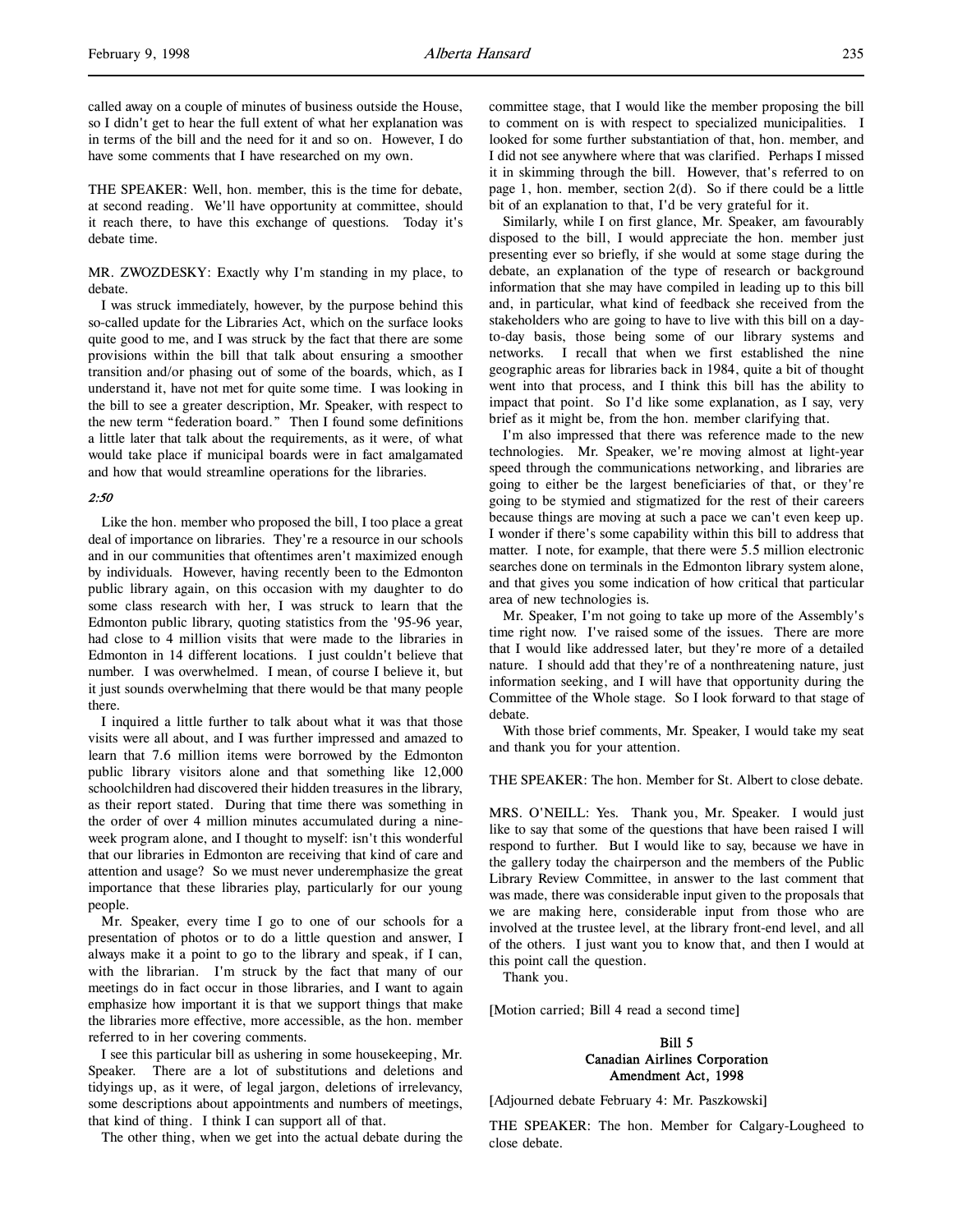MS GRAHAM: I move that debate be closed and reiterate my motion that Bill 5 be read a second time.

[Motion carried; Bill 5 read a second time]

# Bill 6 Dangerous Goods Transportation and Handling Act

THE SPEAKER: The hon. Member for Olds-Didsbury-Three Hills.

MR. MARZ: Thank you, Mr. Speaker. I now move second reading of Bill 6, being the Dangerous Goods Transportation and Handling Act.

The current act, the Transportation of Dangerous Goods Control Act, deals with public safety in the handling and transportation of dangerous goods by road. The primary purpose of the new act is to bring the legislation in line with federal legislation which was amended in 1992. A draft act was prepared in 1994 and was used for stakeholder consultation. Based on input from the industry and other stakeholders, we have revised the draft into this bill.

Mr. Speaker, we've done our homework, and it's now time to bring our legislation in line with the federal act. There are three important reasons why this needs to be done. The first reason is that we need to have uniform legislation so Alberta shippers and carriers of energy and chemical products can compete effectively in national and international markets.

The second reason is to ensure that we continue to administer federal and provincial legislation in our province. Alberta has signed an agreement with the federal government to allow us to administer the federal legislation in Alberta along with our provincial legislation. If you want to be responsive to the issues raised by our shippers and carriers, our provincial legislation must be consistent with federal legislation.

### 3:00

The third reason is that we need to benefit from the important changes that will make the transportation and handling of dangerous goods safer and more effective in Alberta.

There are seven ways in which the new act accomplishes these goals. The penalty section is the first one, and it provides for higher fines for continuing offences. It also provides for creative sentencing, allowing judges the flexibility to order companies to conduct research projects on ways to enhance safety or to restore damage to the environment.

Number two. Imminent accidental releases, or accidents which have not yet happened but seem likely, would now have to be reported to allow safety workers and officials to take preventive action.

Number three. Prima facie evidence is accepted. This means that inspectors could accept the label on the container as proof of its contents rather than exposing themselves to the dangerous goods.

Number four. The transport of dangerous goods on provincial rail lines is covered by the proposed act.

Number five. Exemption permits are dropped from the proposed legislation, thereby ensuring that some level of safety be adopted even in the most urgent situations. A review of local dangerous goods routes is to be reviewed every five years.

Number six. To protect fundamental freedoms, inspectors will now need a warrant before they search a dwelling place.

The remaining section deals with emergency response assistance plans that detail the industry's capability to assist our local

emergency response forces when we have an accident involving extremely hazardous substances. Currently the federal government inspects these plans, often with little flexibility and under very short time lines. The proposal is to bring these plans under provincial jurisdiction, where we have a proven track record of working with business in a flexible, supportive, and creative way to respond to the unique needs of the industry.

Mr. Speaker, these are the proposed changes to the legislation. The majority of the provisions from the current statute remain unchanged because they work. However, the changes that I've outlined here today are necessary to bring the legislation in line with the federal legislation and to improve the safety of the dangerous goods transportation and handling in Alberta. That concludes the major areas of changes that Bill 6, the Dangerous Goods Transportation and Handling Act, would address.

Thank you, Mr. Speaker.

THE SPEAKER: The hon. Member for Edmonton-Gold Bar.

MR. MacDONALD: Thank you, Mr. Speaker. I have a few comments this afternoon on Bill 6, the Dangerous Goods Transportation and Handling Act. The transportation of dangerous goods in this province is not something we think about every day, but as the industry in this province expands, this bill is more important than many of the people in the public think. Members of the trucking industry would know full well just how important sound government regulations are concerning the transportation of dangerous goods.

In my constituency of Edmonton Gold-Bar there is talk of having a dangerous goods route down the centre of it. We heard earlier from members across the way of their concern about downloading of inspections. There is cargo transportation, pressure vessels in this province; 10 percent of them are uninspected, Mr. Speaker, and those 10 percent transport dangerous goods. We must have sound inspection. We must have sound auditing of these vessels that are used for the transportation of dangerous goods. Public safety is paramount in this. If this bill, as I said before, will prevent any loss of property, loss of life, or loss of good health, then it is a sound piece of legislation, and I will be proud to support it. However, I do have a few questions.

I had direct experience with the provincial environment department, with the Department of Labour, with the federal government and their regulations regarding the transportation of dangerous goods during the hydrochloric acid spill in Red Deer last September. Maybe this piece of legislation is to make sure that that occurrence doesn't happen again, because one outfit did not know what the other was doing there. The report that was presented to me graciously by the Department of Labour certainly outlined the inadequacies in that. There were rules and regulations regarding hydrochloric acid from the federal Department of the Environment, and obviously people had not read them. Not only does the hydrochloric acid leave that depot; it goes all over to the oil fields, and it's in the highest concentration that's commercially available.

There are numbered placards on trucks, and the general public just sees 839 on the back of a truck for instance, Mr. Speaker. They don't know whether it's hydrochloric acid or whether it's some other corrosive substance, and this is one thing that should be changed. The public has a right to know. With this PCB spill that happened on the way to Swan Hills last week, there were a couple of litres of PCBs over a period of road that leaked out. The motoring public, for instance in Whitecourt, that pull into a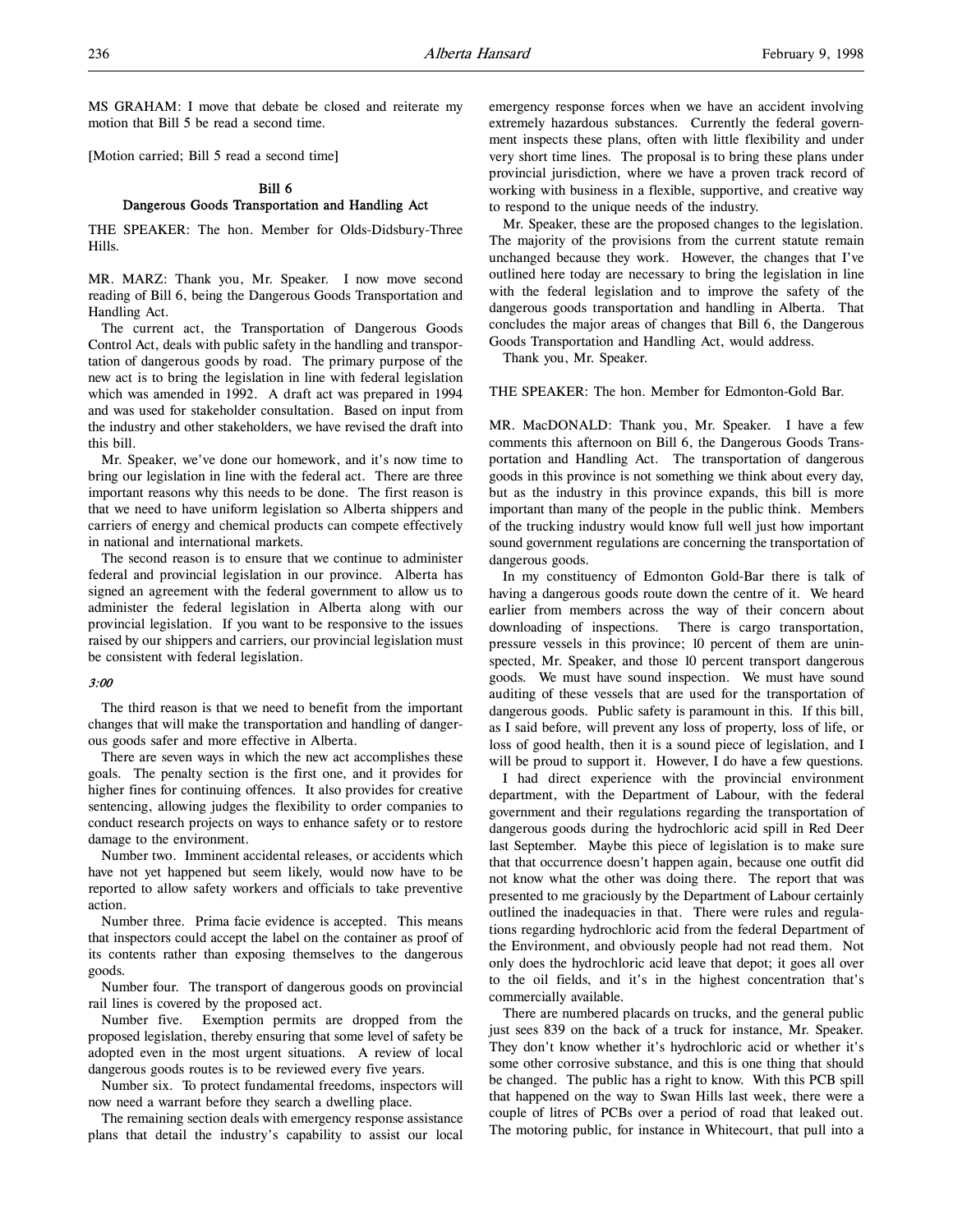truck stop behind this semi that's transporting this stuff have no idea that it's PCBs. They just see a number on there. Perhaps we should look at changing this number system, as I said before, so that the motoring public can travel safely.

There are higher penalties. The hon. Member for Olds-Didsbury-Three Hills talked about that. That is something I agree with. If people are breaking the law, penalize them. The reports for accidents, this should be very, very strong. It should happen immediately. There shouldn't be a four-day wait, like there has been in some circumstances in the past. The uniform legislation between the federal government and this province needs to be worked out so that all the goods that we use in our industrial processes can be transferred from one end of the province – north, south, east, west – without any sort of public inconvenience. If this bill is to do this, I will certainly support it, and I will look forward to Committee of the Whole. There are a few questions there that I have for the hon. member.

Thank you, Mr. Speaker.

THE SPEAKER: The hon. Member for Edmonton-Glenora.

MR. SAPERS: Thank you, Mr. Speaker. I want to get a couple of comments on the record at second reading of Bill 6, the Dangerous Goods Transportation and Handling Act. This legislation may prove to be some of the most important legislation that we'll deal with.

I can recall a time in my constituency, about two and a half years ago, when there was an emergency declared and a number of officials – fire, police, paramedics – had to be called out along Stony Plain Road in Edmonton because a pickup truck had been found with a number of explosive devices in the box and the tailgate was missing from the pickup truck. As the pickup was rounding a corner, one of the boxes of explosives had fallen out of the back of the pickup truck, and there was a little trail of these explosive devices down the road. The pickup truck ended up being parked outside one of the local establishments – I guess the driver had gone inside to have a cold one on a hot day – and somebody came by and helped themselves to another box of these explosive devices, and the authorities were eventually called.

This created considerable concern about the handling and the transportation, and one of things that I found is that there wasn't a clear line of responsibility in terms of what had happened and who was to be held accountable and against what legislation or regulation. It had to do with the kind of carrier that was involved, and it had to do with the purposes for which the explosive material was going to be used and how it was being conveyed. I thought: what a mess; there's got to be a more straightforward way to deal with this kind of a problem and this kind of potential catastrophe and that some good preventative legislation was needed on the part of the province. So I'm glad to see that the member from Olds? Didsbury? The member who introduced the legislation, I'm proud that he did that, Mr. Speaker.

### 3:10

MR. SMITH: It's not far from Beiseker, about 40 miles from Beiseker.

MR. SAPERS: I'm told that it's not far from Beiseker, Mr. Speaker. I just wanted to prove to the Member for Olds-Didsbury-Three Hills that I could say it.

Mr. Speaker, with the legislation that has been presented though, I'll be hoping that when we get to committee – and I'm sure that this bill is going to come forward to committee fairly

rapidly – the member will take a minute or two to address a couple of concerns. Then once we have some comment, we can determine whether or not we need some amendment. I have some concerns in the legislation with the sections that deal with exemptions, and I notice that there are two primary reasons why exemptions may be issued. It's under section 5. I don't want to spend a lot of time at second reading doing detail of a section-bysection review, but I will have some questions for the member about exemptions, particularly 5(1)(a).

Secondly, Mr. Speaker, I notice that there is an extensive list under section 31 about regulations. In fact, any of the real substance of the bill can be found in reference to the regulations section. Of course, the Liberal opposition caucus has a tradition in this House of asking the government to convene the Standing Committee on Law and Regulations and to make sure that regulations are dealt with in the light of day.

I anticipate clearly that there would be an amendment coming forward that may call for any regulations developed under this act to be dealt with in public by convening that committee for the specific purpose of dealing with regulations. I think that's only fair and reasonable, and I hope we'll have the sponsor's agreement with that, because if you're really trying to encourage the free movement of goods and the safe movement of goods and you want those people who are involved in the transportation of dangerous goods as well as those people whose communities might be travailed through by those goods, it seems to me that everybody should know fully what the expectations are. Everybody should be as completely and as totally aware as we can possibly see to it about the circumstances and the consequences should they run afoul of the prescribed law and regulation.

I would hope that the regulations section would either be reduced in scope and many of those areas actually put into the body of the legislation itself or that if it's seen that all of these things must be left to regulation, it not be done just by the Lieutenant Governor in Council, that we don't just sort of abdicate the detail work on such a good bill to Executive Council, that we have a chance to either debate them, as I said, by moving them into the body of the bill or at least ensuring that the Standing Committee on Law and Regulations is convened so that there can be a good healthy discussion, a debate, and the best ideas coming forward to ensure that we have the best law for the safe transportation of dangerous goods.

Mr. Speaker, the last area of general concern that I have is the powers of an inspector. This bill contemplates that an inspector would have some considerable powers of search, seizure, entering property, and I would like to hear some more discussion from the sponsor of the bill about how the inspectors' powers are going to be overseen, what will be, I guess, the controls that may be placed on these expanded duties. We often hear questions about, you know: who police the police? So who's going to be looking over the shoulders of an inspector in regard to this bill with these new expanded powers? And are we certain that there will be a balance struck between the necessary powers of an inspector to ensure the application of this act and the orderly transportation and handling of goods without undue interference or encumbrance because of regulation and control and perhaps even overzealous enforcement? That balance has to be there, and if you just read the act as it's drafted, it raises some questions in my mind.

So those are three areas of concern that I have on what I believe to be an act that is very much in the public interest and definitely moves us in the direction that we all want to go.

Thank you.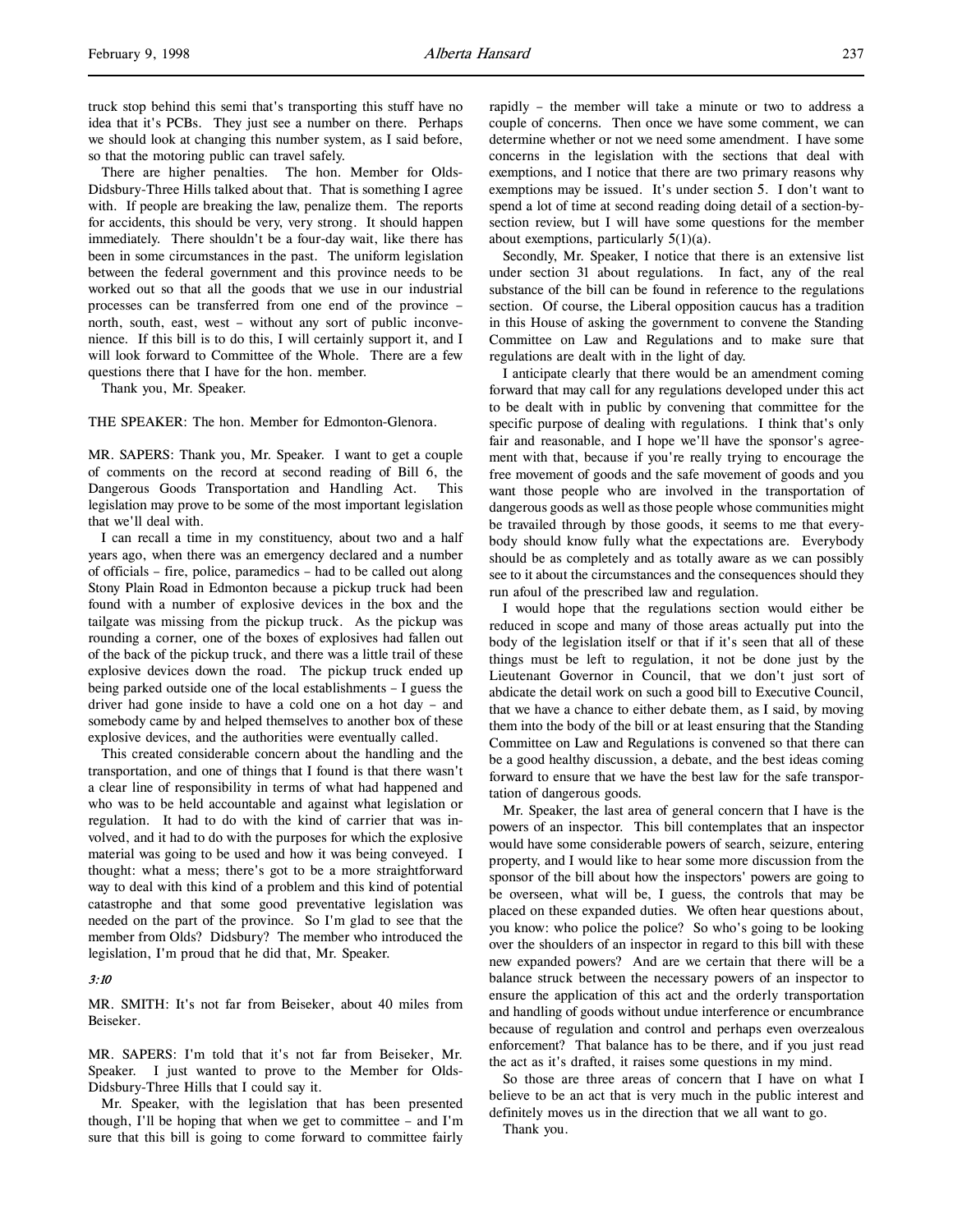THE SPEAKER: The hon. Member for Edmonton-Mill Creek.

MR. ZWOZDESKY: Thank you, Mr. Speaker. I, too, have a few brief comments to pass on with respect to Bill 6, that being the Dangerous Goods Transportation and Handling Act, as brought forward by the hon. member from across the way. I, too, would like to reiterate that I know him as the Member for Olds-Didsbury-Three Hills, as does my hon. colleague from Edmonton-Glenora.

In looking at the bill and listening carefully to what he says, I too wish to underscore the importance of a bill such as this, which has as its fundamental root the concern for the safety of the people of this province as well as all other living matter, including our plants and animals, the wildlife, and in a general sense concern about the environment. So I look at this bill as being something that has the potential at least to be very effective in ensuring that type of safety and compliance with safety regulations.

As I understood from reading through the bill, there is the aspect of course of bringing our current legislation through a bill like this up to par, shall we say, with the federal legislation that's already in place. I share some concerns that were enunciated earlier, Mr. Speaker, with regard to the recent spills we heard about in the news en route to the Bovar plant in Swan Hills.

I recall the debate several years ago when we were first talking about whether or not Alberta should be the place to house and support such a waste treatment facility. I'm sure that even the Speaker was involved in those discussions or in listening to comments that were made. At the time I think we went ahead with a deal that looked like it was important for the province to do. Now, on reflection, we've seen some pros and some cons to it, and the debate will go on. But it always was a concern to me. I've heard from my constituents now that they may not be all that pleased with the waste treatment plant that we have in Swan Hills. To be fair, I think they're more concerned with the potential for leakage and contamination of the atmosphere and land that surrounds that area than they are with the actual transporting to and from.

I note, too, that there were concerns a few years ago with regard to the Alberta research centre, when there were some questions raised in this very House about dangerous materials possibly being swept out the back doors. I think the hon. Member for Sherwood Park of the day in fact raised that as an issue, and we were very concerned about the safety controls that were there. Of course, that was an in-house matter, but I think it impacts on the transportation aspect as well, because we can never be too careful when we talk about the packaging of these materials or the containment, the transferral of these materials and ultimately their disposal. We have to give Albertans a great sense of comfort, Mr. Speaker, that legislation like this in fact does address all of those points with a view to protecting them and the precious environment that we have.

I looked at this bill also from the standpoint, Mr. Speaker, of having grown up in a small town called Sangudo, which I know you're very familiar with. As you know and the hon. member from Lac Ste. Anne knows, highway 43 is one of the busiest highways in this province. It always has been since it was a gravel road that we traveled up until it became paved and ultimately became four lanes. A good chunk of that road is used sometimes by certain transport vehicles to get to a connector road that would take them on up to Swan Hills one way or the other.

# 3:20

Having grown up in Sangudo, as I say, right next to highway

43, I saw many accidents there. Fortunately for me I was never involved in them, but I just really shudder to think what would happen if we were to have some kind of a major accident, such as some of the ones we used to have, where a dangerous goods vehicle was involved. Throughout our constituencies, Mr. Speaker, we all have or we have near us dangerous goods routes that are impacted by this legislation, and I think we need to underscore our concern about legislation that is related thereto.

The point about the dangerous goods themselves I was happy to see referred to in section 1 on page 2 of the bill, where a definition is referred to. It says that

"dangerous goods" means a product, substance or organism included by its nature or by the regulations in any of the classes listed in the Schedule.

So I looked for the schedule, and I'm not sure where it is. Perhaps it's at the back here and talks about explosives and gases and flammables and so on.

As I looked at those, I wondered how exhaustive this list is, given that we're in the age of information and technology and it's moving so quickly that more and more dangerous goods keep coming. I wouldn't say that the definitions are restrictive, Mr. Speaker; I just wonder if there's a provision within the schedule for the hon. member to just have something along the lines of: or whatever it is that the minister in conjunction with the federal counterpart may deem to be a dangerous good in the future. This tends to lay out fairly clearly what they are at the moment, hon. member. But as a new dangerous good may get identified, you may want the flexibility of having a local decision made to define one, and/or you're going to have to keep coming back to amend the bill, at least the way I read that it's described on pages 16 and 17.

With respect to the permits that govern dangerous goods, Mr. Speaker, I note here, too, that there's a fairly extensive description of what it is that the permits must look like and what authorities the permits allow. At the same time, I also see that there's a description of why and under what circumstances perhaps a minister may revoke a permit, and I take it by definition that the minister in this case means not only a member of Executive Council but perhaps a delegated person at the local level as well, although the act doesn't say that.

There's sometimes the need for expediency, and if you can't contact the minister or, as defined here, "the member of the Executive Council determined under section 16(1) of the Government Organization Act," then who is it that you would go to to immediately access the kind of process that you need to in fact begin the removal of a permit? Maybe the hon. member will comment on that in some detail a little bit later. Safety levels, of course, is what's at great concern, and the minute some accident happens with regard to a dangerous good, I know the hon. member would want swift and immediate action. So a bill like this should, in my view, make a provision to ensure that swift action can be easily taken without the normal encumbrances of red tape.

Secondly, with regard to inspections, I was searching to see how it is that the certification process really works, and as part of that certification I think it goes without saying that there would be training, seminars, specialized sessions, et cetera. I'm taking that as a given, and I don't want to dwell on that. I would like to point out that the people doing the inspections, or what they term here "inspectors," have an incredible amount of responsibility and a tremendous amount of power vested in them. Perhaps it's the inspectors who would be given that right of removal of a permit that I alluded to earlier; I'm not sure. I would like some clarifica-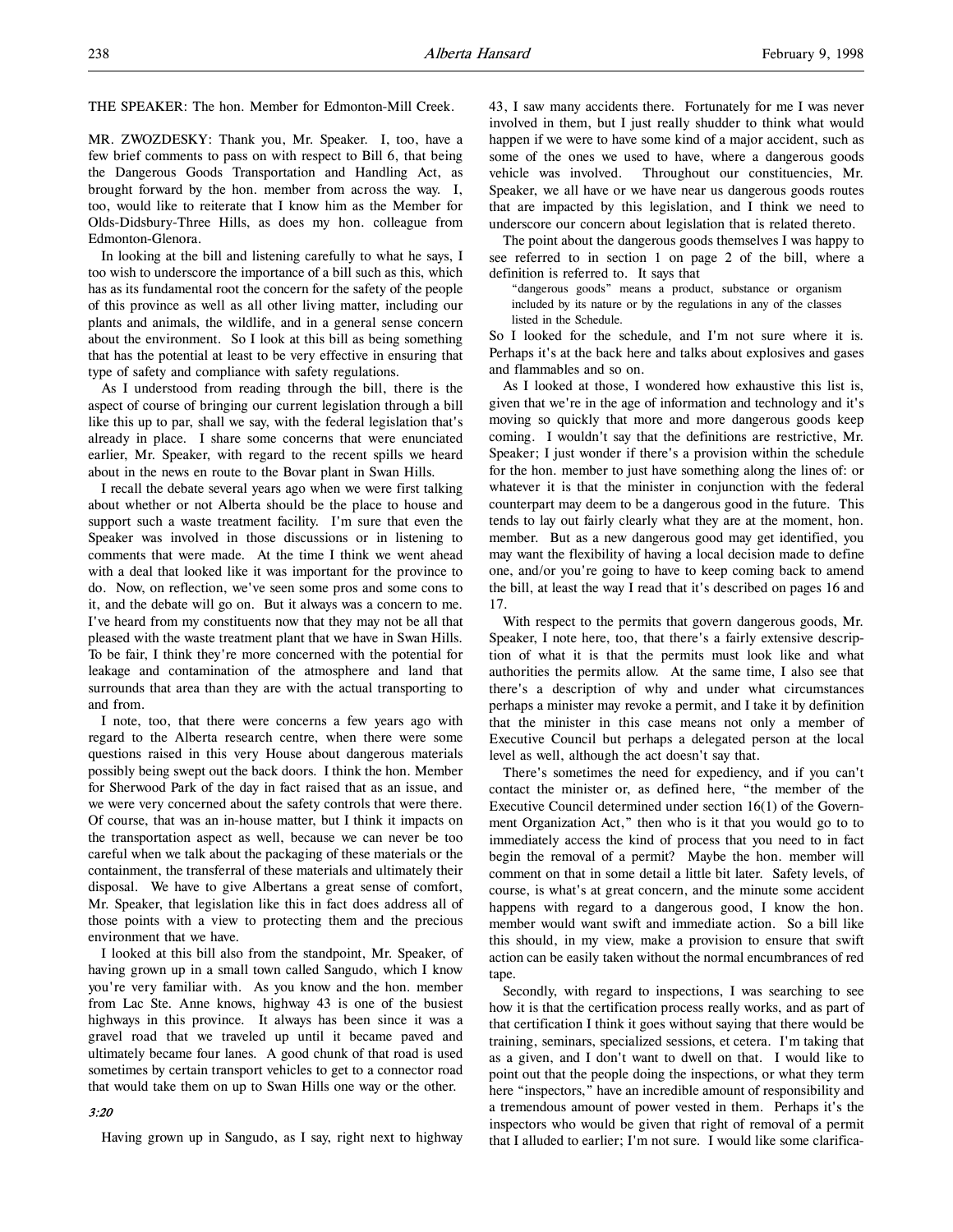Now, I realize, Mr. Speaker, that we already have some of this in process, and I'm not looking for a long-winded answer. I'm simply asking on behalf of, I think, all Albertans what that certification and training program might look like, because we are delegating them rather enormous responsibilities and at the same time privileges and powers under this bill. You could see these inspectors being not unlike an immigration official, who at that moment, at his or her discretion, has the power to let the person into or not let the person into this country. Similarly I would say the analogy applies to inspectors here.

My final couple of points are with respect to enforcement, monitoring, and penalties as described on page 13 of the bill. Specifically, I think there's a fine here of \$50,000 for a first offence or something along that line. I'm just interested to know what it is that other provinces, other jurisdictions have as their penalties and how closely we parallel them, because a lot of the dangerous goods that come to, let's say, the Bovar site, as an example, come not only from within the province of Alberta, but they come to us from elsewhere. I'm just wondering how we stack up in our fines and penalties and how serious a deterrent that can be.

My last point, Mr. Speaker, is with regard to the focus on prevention of possible spillage and abuses, as inadvertent as they might be, of these materials. We see a tremendous increase in the number, the amount, and the type of dangerous goods, for example, that are being produced through our hospital or medicare system. There's a tremendous need to be very vigilant with those materials. How are we focusing on the prevention aspect? Is that somewhere referred to, or is it possible to refer to it here? Is it an on-site training that in this case each hospital might be responsible for?

Transportation of dangerous goods isn't necessarily just restricted to truck, car, or trailer transportation. It could be on a more localized basis. We dispose of these hazardous goods, for example paints. There's an annual roundup in the city, which I'm sure you're familiar with, Mr. Speaker. There's the transportation of dangerous goods or potentially dangerous goods by us the citizens. While this act doesn't speak to me as a citizen of Alberta, it speaks to a broader issue. I think there's a concern to focus on the prevention, and the education side of it may be something that you'd like to comment on as well, hon. member, educating children to identify, to recognize, and to treat ever so carefully these dangerous goods.

There is also a raft of dangerous goods, it seems to me, Mr. Speaker, being presented through the chemical and biochemical industries as well as through the oil and energy sectors. While I think most of that is in good hands with good, responsible deliveries, again, there needs to be a focus on prevention. New employees, new administrators, new managers are coming onstream all the time, and we have a tremendous responsibility to ensure their safety and protection. I think the focus on that is prevention and training.

So, hon. member, I will take my seat. Thank you for listening to those concerns, and thank you, Mr. Speaker, for listening to them. I look forward to more debate on this, but on first glance I would say that it seems to be a bill that does move the cause of safety forward in a positive way with respect to the transferral of dangerous goods. I'll probably be able to support most of this. I would look forward to some possible amendments, as may be necessary.

Thank you.

### 3:30

THE SPEAKER: The hon. Member for Edmonton-Strathcona.

DR. PANNU: Thank you, Mr. Speaker. I rise to speak to Bill 6 as well. Like several other members who have spoken to this point on the bill, on reading of the bill, I'm prepared to support the spirit and intention of the bill.

Certainly Alberta's economy has within it a very large petrochemical sector, of course. The pharmaceutical sector is also developing. We have dangerous goods waste disposal facilities located in this province, and the biotechnology developments might also put some more and new kinds of goods and chemicals and substances on the list of what we call dangerous substances and whatnot.

I looked at section 34 on page 16, which mentions and includes nine classes of dangerous substances and goods. I wonder if the 3,500 different chemicals and about 400 explosives that are listed by the United Nations in this category are covered by these nine classes and whether or not both this bill and the government in general are in agreement with what's on that UN list of dangerous goods and explosives.

[The Deputy Speaker in the chair]

I just do not know whether or not the classes of goods included on the last page of this bill . . .

THE DEPUTY SPEAKER: Okay. The hon. Member for Edmonton–Calder.

MR. WHITE: Thank you kindly, Mr. Speaker. [interjection] Were you finished, sir?

DR. PANNU: May I continue?

### Speaker's Ruling Decorum

THE DEPUTY SPEAKER: Hon. Member for Edmonton-Strathcona, presumably you've misunderstood. When the changing of the guard here occurs, we're both going to be standing up, but that's why we're facing this direction, so that we don't interfere with your speech. So we apologize and would ask the hon. Member for Edmonton-Strathcona to continue.

# Debate Continued

DR. PANNU: Thank you, Mr. Speaker. So for the nine classes of goods and chemicals that are mentioned on the last two pages of the draft of the bill, I just wonder if they're exhaustive enough to include the chemicals and explosives included in the UN list. I perhaps just would like the member to say something on this later on.

We also know, of course, that the volume of dangerous goods and chemicals and explosives that move across this vast province every year is huge. You know, it's about 15 million tonnes of chemicals and explosives that are transported within this province every year. This includes of course PCBs that go to Swan Hills. This includes all kinds of road spills and chemicals carried on trains and from train accidents, leading to spillage from such accidents.

Mr. Speaker, one feature of the bill that I think I'd like the member to perhaps say something more on is on page 4, section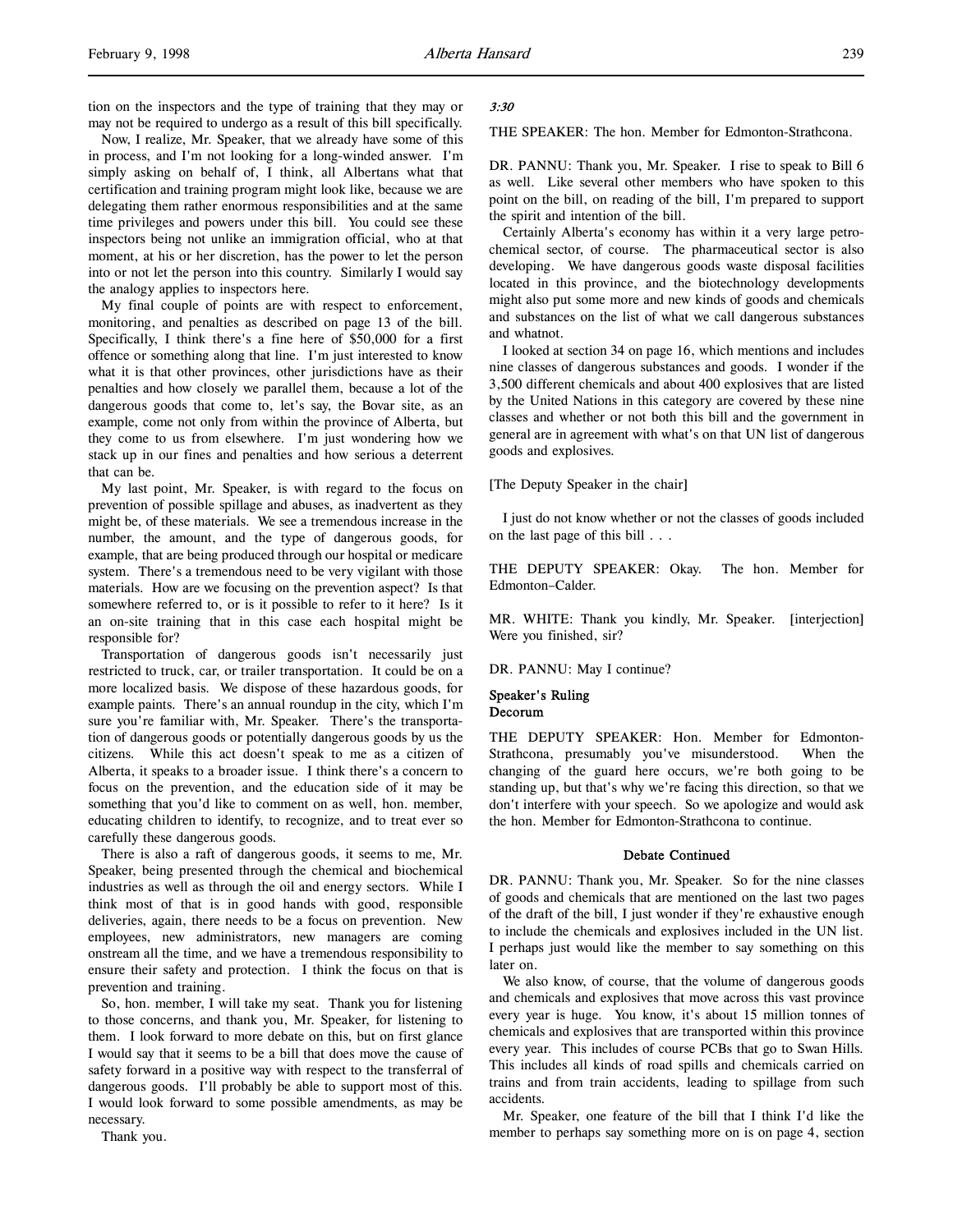5(1) of the bill. It deals with the exemptions by permit. It certainly puts a great deal of discretion in the hands of the minister, and I have some concerns about that, given the fact that this government's general treatment of violations by different players in the economy is rather lenient. I wonder if this discretion is not too much power put in the hands of the minister by this bill. I wonder if the member will make some comments to that effect.

Section 6: inspectors, designation and so on. Clearly inspectors will be playing a very, very critical role in the process of both doing the inspections and monitoring the transportation and disposal of these materials across this province. I would hope that there'll be opportunity to add something to this bill that will certainly require both employers and government to ensure that there is systematic training that's available to those who'd be designated as inspectors to carry out the intent that's embodied in this bill. At the moment I don't see such an obligation laid out; that is, an obligation to train and provide education required by such a role as will be played by the inspectors.

I'm pleased that section 8 carefully exempts dwelling places from inspection by inspectors without proper notice, without authorized warrant and whatnot. I think it is an important feature of this bill. I certainly appreciate that the member has paid due attention to this important civil rights issue dealing with the freedom and the privacy that we enjoy in our dwellings.

One or two other points. Section 23, on page 11, suggests that "proceedings under this Act may not be instituted later than 2 years after the day the offence is alleged to have been committed." I just want to hear some rationale for limiting to two years. I think that limiting to two years might entail certain risks with respect to public health and safety. It may also reduce the deterrent value of this bill, if it passes into an act, if the limit of two years is retained as it is in the present. I'd certainly hope that the member will address this issue and give the House some rationale as to why he's limiting it to two years.

I will have perhaps a few more things to say, Mr. Speaker, at the next stage of the debate on the bill. At this point I close with those remarks. Thank you.

THE DEPUTY SPEAKER: Now the hon. Member for Edmonton-Calder.

MR. WHITE: Thank you kindly, sir. I rise to speak to this bill, a very important bill in that it sets out and catches up with a lot of legislation and regulation that's changing across Canada as we speak, particularly because of the changes in the real world, the chemical world and the physical world. These things change all the time and of course present a great deal of potential danger to the public.

It strikes me and at least one of my colleagues on this side of the House that this bill lacks one thing, a very important bit: a bit of preamble in the front end of the legislation to basically explain the bill in layman's terms, to outline the need for the bill and the extent of the bill so that the general public are aware of where to find certain pieces of legislation and how they relate to their lives. This would be quite handy, and I suggest to the Member for Olds-Didsbury-Three Hills, who brought this bill forward, that he speak to the drafters of the bill and see if a paragraph or two might be inserted, probably before the definitions, to give that little bit of enlightenment to the public.

Second of all, I'd like to congratulate all of those from the industry and the government that worked on this piece of legislation and the regulation that will follow it for their efforts to bring public safety to the fore in this province.

Now, one of my concerns in this bill overall is this government's tendency to absolutely believe that the least government possible the better. This particular bill is absolutely necessary. If you err on the side of least government, then you do a disservice to the public in this particular case, I believe, because this piece of legislation can never be fully up to date. The day that this bill receives Royal Assent, it'll be outdated, and it cannot help but be because of the advancements in technology that we deal with every day in our lives.

I would think that the government would like to have somewhere in the regulations portion an ongoing review so as to not have to revisit the legislation over and over and over again year after year after year to include dangerous chemicals as they are discovered to become dangerous. I might add that in my relatively short technical lifetime, PCBs went from something that was benign and stored in virtually every warehouse and virtually every electrical distribution centre throughout Small Town, Alberta, as well as in the cities – they were just stored in the corner, and nobody thought much of it – to what we had approximately five years ago, when it was discovered how dangerous these chemicals can actually be and how their chemical half-life is so very, very long as to outlive the combined lifetimes of all of the people in this room. That being the case, these chemicals have to be stored and transported in such a manner that we account for every little bit of the material.

### 3:40

Now, that change has occurred over the span of 10 years, to a crescendo five years ago and now to a manageable level. I suppose my question is: how many of those chemicals that we believe to be benign out there at present are in fact and can be classed and should be classed as really quite dangerous? I don't know, and I have a technical background and can't possibly declare that all of those I know to be dangerous are included in this legislation, because it is quite extensive. But we do have to know that these areas are being covered. If one is to err on any side of this matter, then err on the side of safety and be inclusive as opposed to exclusive. That would mean a very flexible or amendable regime of regulations, which we cannot find in this legislation at all. The variance must be done in legislation, it appears, and there doesn't seem to be any manner, save and except the miscellaneous provisions of the very last class, that by order in council can be modified from time to time.

Now, had the intent of the legislation been to have – I can't recall the full name of the committee, but it relates to regulations, a standing committee of this House. Had that committee been envisaged as having some power in this legislation to review these things, then they could conduct ongoing hearings periodically – once every six months or a year would be adequate – in order to have the industry that produces these chemicals aid in identification of these chemicals, to have the medical service of the society say that, yes, here is something that we've noted to be potentially dangerous and therefore should be reviewed, for a committee to be able to review these things and set the standards immediately so as to prevent the long delay it takes to go through the current process and go through the gathering up of these chemicals to set them aside and be able to deal with them by order in council, perhaps as many as three or four years late.

Now, the other area of this bill that particularly concerns me – and perhaps the member can comment when we get a little further into the bill. I'd like him to comment on how standard these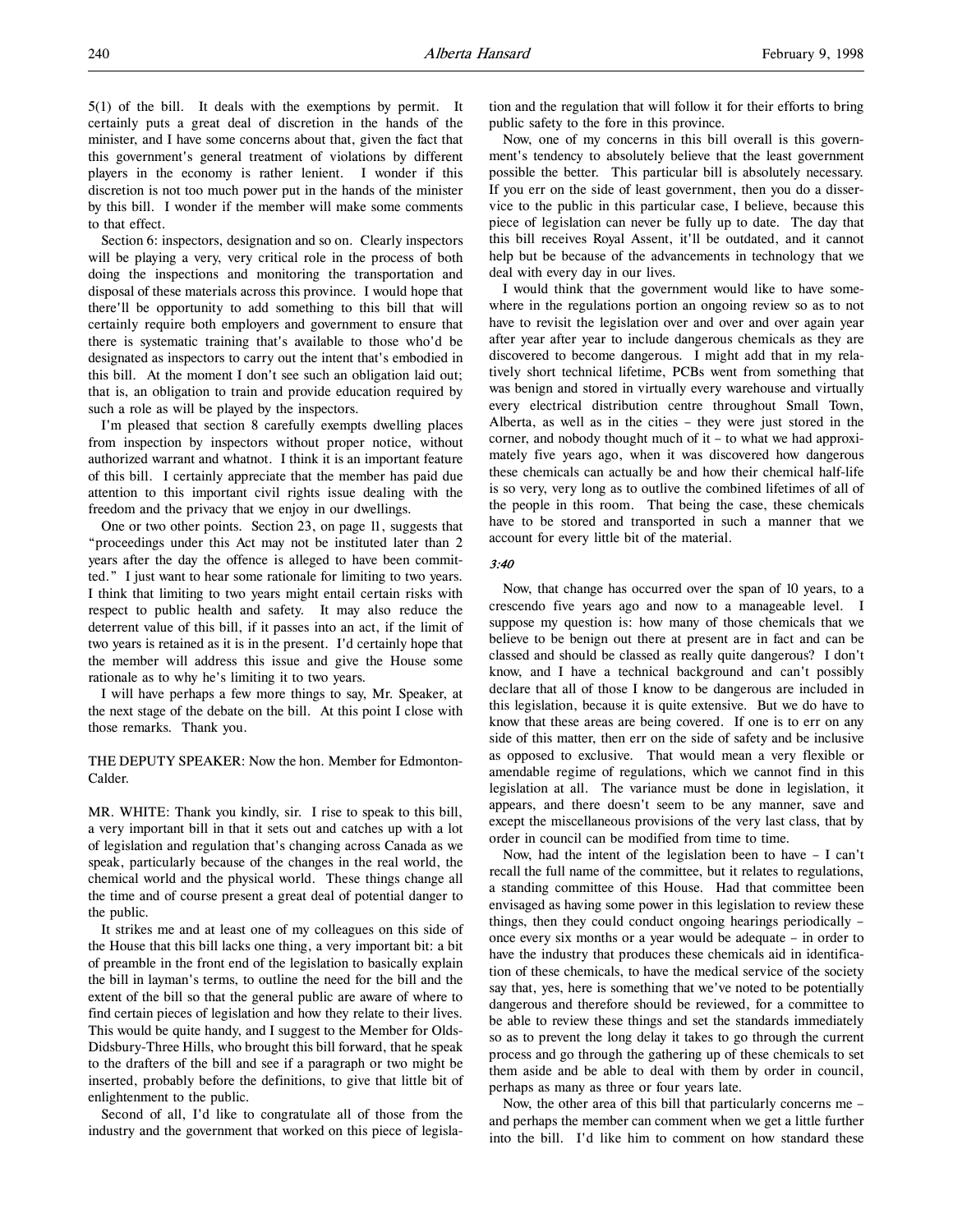regulations are across Canada. Recognizing that more and more we're becoming a society of specialists and that chemicals are produced in one area and consumed in another, if those regulations are inconsistent across Canada, then what happens is that those chemicals go immediately south across the border, are transported across the United States and imported into Canada, sometimes even repackaged, where the regulation allows for the transportation of those goods in a different manner. I'd like some comment on that and comment on the progress of the industry committee that was struck to review and put forward the regulations as they currently stand in this legislation, how they feel about the progress being made to deal with regulations across the length and breadth of this nation.

Another provision that leaves me a little cold is the great deal of provisions for enforcement and how an inspector is identified and all that surrounds the enforcement of this act. Well, it begs a question. This government has cut back the department so great an extent that there are painfully few of those that are in the enforcement field and even less that have the wherewithal and the knowledge of a fairly advanced understanding of not only the production of chemicals but the identification of chemicals and other hazardous goods and wastes and know how in fact they are transported, what the volumes and toxicity are, if the particular chemical is rated in toxicity, or the amount of each chemical that is considered and the relative danger it permits.

That takes a great deal of training, and this government seems to have downsized to the extent that – my guess, although I have no knowledge of this particularly – the number of people that are in this area are very, very few and far between. We have this vast province and have truck drivers and shippers and receivers that can't possibly have this kind of knowledge, and we're shipping these about with a wonderful piece of legislation that is absolutely, completely unenforceable because of lack of knowledge and lack of staff. I should like to hear some discussion about that in committee, because it's hardly worth passing a useless piece of legislation of some 16 or 18 pages of fluff if they absolutely mean absolutely nothing out there in the real world.

Now, there are some seven sections that deal with the certification of inspection and a number of areas such as that, and I believe that they seem to be fairly thorough but say nothing of the actual training, the specific training of these persons. I would like to see something like that contained, because it appears that less than a high school graduate could be able to qualify with the lack of provisions that are here in the act. Not to say that that person could not be trained through some training program, but this says absolutely nothing about that.

Then to compound that, one section says that anything that a person does, so long as it's not motivated by bad faith – it doesn't say anything about any other kind of motivation: overzealous or trying to prove something to the boss. It specifically does not say: for lack of education or lack of understanding. I can see a great deal of danger here in the imposition of this act by those that are less trained than they should be, and that's an act of commission.

Now, the one that worries me even more is the one of omission, because surely the person that wants to keep their job – that is, being an inspector as identified in the act – would certainly not want to err over and over and over again and have their errors pointed out to them: errors of fact, errors of concentration of chemicals being so low that dilutions are virtually harmless to the environment or persons and he or she has decided that this shipment must actually stop where it stands. Now, two or three

of those errors and you know what would happen to the person. If the knowledge is not there to understand what this person is doing, you know what they'll do. It'll be an error of omission. They'll be saying: oh well, that's fine.

### 3:50

Now, what happens in the case where some very dangerous goods are moving into and across this province, through our small communities and our large ones, when this is very, very dangerous and the inspector stops and reviews this but has no knowledge of this brand spanking new chemical or it's a brand name or a trade name of a chemical and the concentration is not identified as it should be? Now, does that person that is not trained properly make a stand there and say, "No, this shipment is not going anywhere; this shipment has to stop here until I understand exactly what is contained in that", and admit that the inspector does not know? I don't think so. That person without the proper knowledge would just pass that product along, because there's nobody that knows or is able to see that product more than he. So the error of omission is the one that concerns me. That's a matter of enforcement, and there's nothing in the bill that reviews that.

There's a great deal that's said about prosecution and penalties in the act, too, that concerns me. I quite frankly cannot ever recall under this act any proper prosecutions. I remember there was one in the city of Edmonton where there were some goods and there was an accident and goods fell off a truck and spread throughout. There was a great deal of money that we expended to clean it up, and the fine for that was nil under this part of the act. There was no permit issued. There was nothing, not a thing. The transporter pled ignorance. The owner of the goods was actually in Montreal shipping to somewhere in central Edmonton, and the receiver had said that he was about to apply for storage or something. There was absolutely no prosecution, and when you asked the local police service why that occurred, they said: "Well, nobody understood the act well enough. The prosecutors couldn't find anybody who understood the act well enough or the chemicals that were related to it or who could present some expert advice or expert testimony in order to get a conviction."

So putting the provisions of the act and the penalties up to \$100,000 and two years is tantamount to a very, very painfully bad joke if it can never be enforced. It leads the population to believe that we are being protected and our highways are guarded against having any potentially very dastardly chemicals or explosives and the like being transported, when the penalties for this are virtually nil for the transporter if in fact they are caught.

That pretty well exhausts my concerns today as they relate to the overall bill. I should like to be able to revisit the bill and will have that opportunity in committee. I would like further discussion on all of those matters that I raised and a number of others that I've heard, which I did not repeat today.

Thank you kindly for your time, sir.

[Motion carried; Bill 6 read a second time]

THE DEPUTY SPEAKER: Would hon. members of the Assembly give unanimous consent to revert to Introduction of Guests?

#### HON. MEMBERS: Agreed.

THE DEPUTY SPEAKER: Opposed? The hon. Member for St. Albert.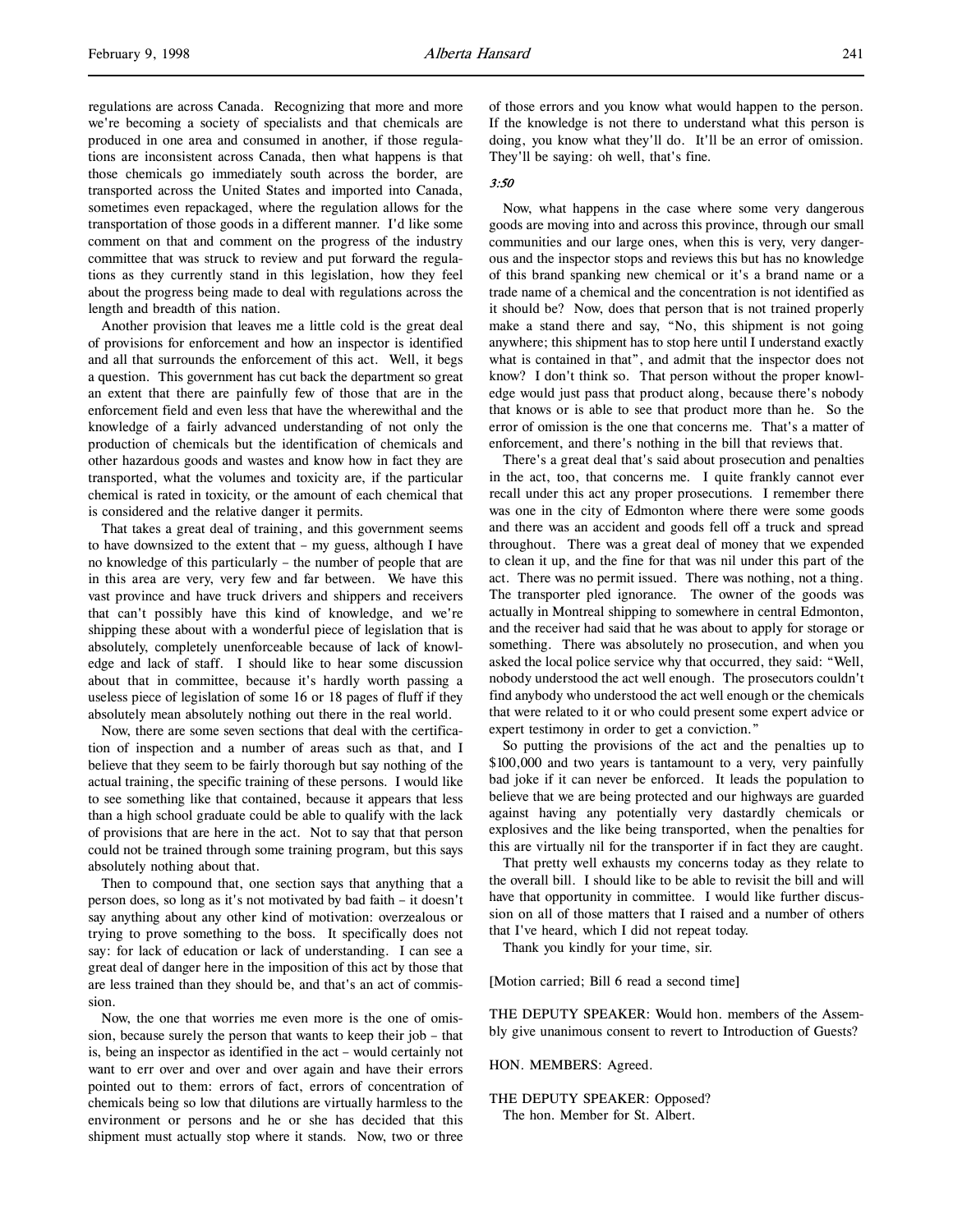## head: Introduction of Guests

(reversion)

MRS. O'NEILL: Thank you, Mr. Speaker. I rise today to introduce to you and through you to the Members of the Legislative Assembly four University of Alberta students who are here to see how government works and also to use the library and the facility here. I'd like to ask them to stand, and I'd like to introduce them to the Assembly. They are Erika Borgerson, Paul Anderson, Warren Serink, and our daughter Jacqueline O'Neill. I'd ask them to stand.

| head: | Government Bills and Orders |
|-------|-----------------------------|
| head: | Second Reading              |
|       | <i>(continued)</i>          |

Bill 13 Alberta Personal Property Bill of Rights

THE DEPUTY SPEAKER: The hon. Member for Cardston-Taber-Warner.

MR. HIERATH: Thank you, Mr. Speaker. Bill 13, personal property rights, is of fundamental value for all Albertans. Specifically, it is about what the law calls "tangible personal property." That means property other than land that can be "touched, seen or moved." Land is already dealt with as real property under the Expropriation Act. That act provides a comprehensive compensation scheme for the permanent taking of land by public bodies for public use. Bill 13 provides that tangible personal property owned by Albertans cannot be taken permanently by the Crown by legislation unless there is a process in place for determining and paying compensation for that taking. This principle is set out in section 2 of the bill. We believe as a government that it is essential and right for Albertans.

But we must recognize that there will be times when the taking of permanent title is necessary. These are set out in section 3 of the bill. For example, we can all agree that where property is taken by the Crown as part of a penalty for the breach of a provincial law, this property should not be subject to compensation. An example here is where liquor is seized and destroyed as part of an offence under the Gaming and Liquor Act. As well, property acquired by the Crown as part of normal commercial activities and for nonpayment of provincial taxes, levies, royalties, fines, or penalties is also a necessary exclusion. Of course, where the Crown and the owner of the property make an agreement to transfer the title of the property, that should be exempt from the bill also.

We need to recognize, too, that there may also be situations where there must be other exceptions to the bill. This will be done through regulation, but I stress that these exceptions are designed to be only necessary exemptions. Legislation may be necessary for the Crown to take permanent title to personal property to provide for the health and safety of Albertans and for the proper management of resources in this province. What we have in mind here are situations where we have to destroy animals for health or safety reasons, where we have to dispose of abandoned vehicles or equipment. Where an individual dies who has no heirs or relatives – and it has occurred for centuries – this property also goes to the Crown. These are the kinds of exceptions that are necessary that we are contemplating for regulations.

This bill will override any other enactment of Alberta before or after it comes into force unless an act of this Assembly declares otherwise. This statement is found in section 4 and parallels quite

closely the present situation under the Alberta Bill of Rights. This provision thus reflects the level of importance that we consider the principles of this bill should be accorded.

In essence, Mr. Speaker, this bill will ban the seizure of personal property without compensating the owners. It ensures that the provincial government in Alberta will not be able to seize anyone's property without due process or compensation.

In conclusion, Mr. Speaker, in Alberta we hold the right of property owners in high regard. Thank you.

### 4:00

THE DEPUTY SPEAKER: The hon. Member for Edmonton-Glenora.

MR. SAPERS: Thank you, Mr. Speaker. Bill 13 is a bill that pretends to be about property rights. I don't take any issue with the motivation as expressed by the sponsor of the bill. I don't take any issue with the notion that Albertans and I think all Canadians value their enjoyment of property. The problem with Bill 13 is that it is an imposter. It would lead us to believe that the government of Alberta, in sponsoring this bill, is doing something meaningful, is advancing that enjoyment of property somehow. It would be unfortunate to leave Albertans with that impression and to leave them with the impression that this bill does anything more that what can already be found in common law.

Now, there has been from time to time the suggestion made in this Assembly that we need to do something more aggressive about ensuring property rights. In fact, I can recall in 1993 the Member for Calgary-Montrose, I believe it was, who introduced a private member's bill, Bill 210 at that time, the Individual Property Rights Protection Act. That bill was debated in this Assembly, and it was found to be deeply flawed. It didn't define property. It didn't define due process. It didn't really advance the argument for or against property rights at all. So the first thing I did when I noticed this bill on the Order Paper was look at it to see whether or not any of those flaws had indeed been addressed.

I can say that this bill in some technical ways is better than that private member's bill was. This bill talks about property. It defines exactly what it would be relating to, and it does suggest due process. But I defy anybody inside this Assembly or outside this Assembly to pick up a copy of Bill 13, take it home to the kitchen table, sit down, turn to page 1, and start reading it and understand immediately what it is all about, to gain an appreciation of what it would accomplish.

This is not a bill that is written in such a way that it is understandable. This is not a bill that is presented in such a way that you can clearly get a grasp of its intent, of its principle. In fact, some people that I've asked to give me their insight on what this bill may or may not mean have said to me: "It's meaningless. It's a tautology. It is internally contradictory, and in fact it does nothing but confuse the role of the province vis-à-vis the property rights and the enjoyment of property of its citizens." So I wonder what the real motivation of this bill is.

I recall that when the Government House Leader first talked about this bill in a press conference outside the Assembly, he made the observation that this perhaps had something to do with Ottawa's gun control legislation and that perhaps this bill would save Albertans from having their assets seized by a ruthless, heartless, and far too invasive federal government. Then he was asked during that very same press conference: could you tell us under what authority a provincial bill becoming a law would take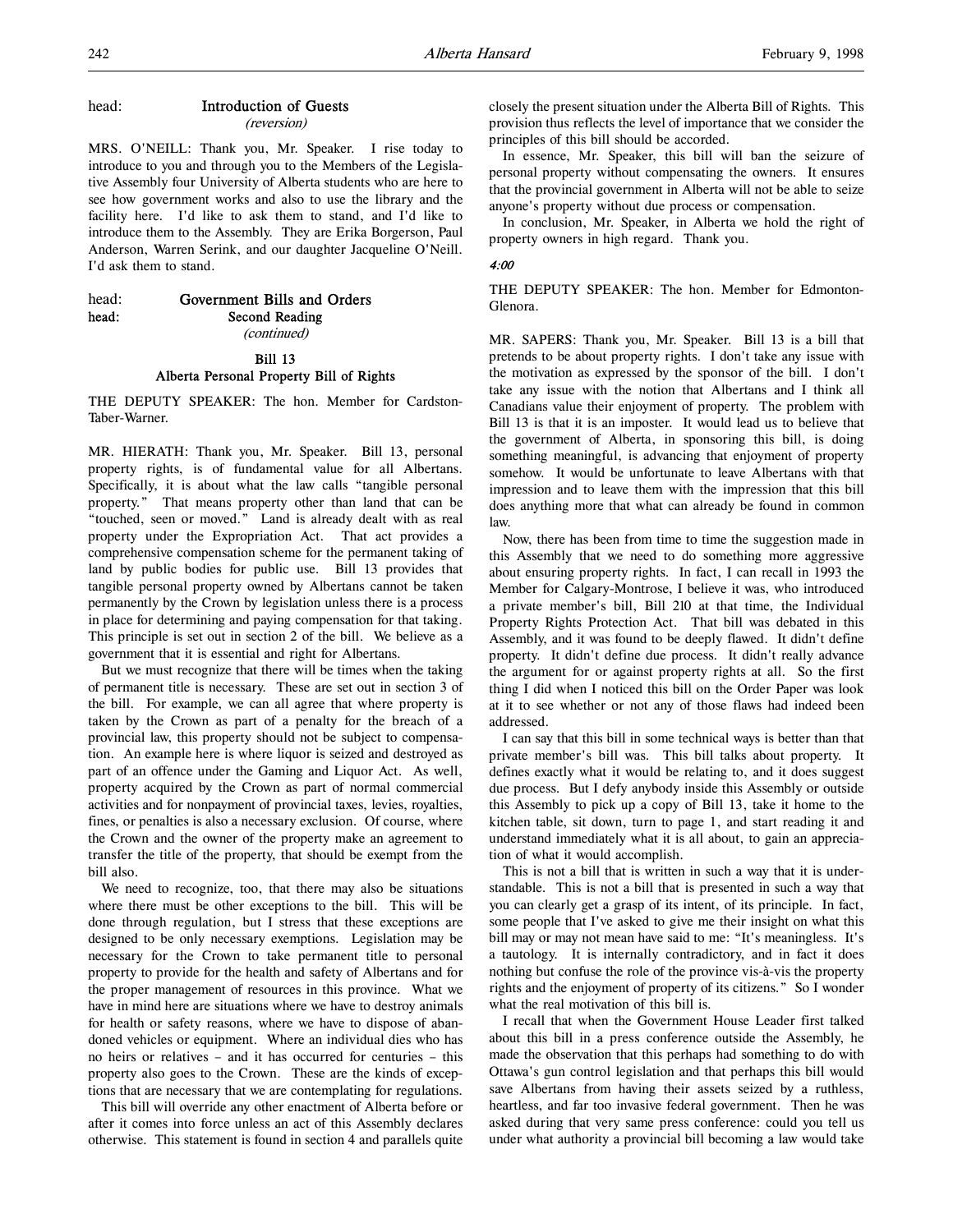precedence over a federal statute? Of course, he said: well, there isn't any authority, and it really wouldn't do that; I was just kind of using that as an example. So the question again was put: well, if there really isn't any authority and the only thing you could think of was hypothetical, that it may have some application to the ability of gun owners to not have their guns seized under this federal bill, and you've just clearly said that that can't happen because this provincial law couldn't really interfere with that federal law, could you give us another example of what this law may accomplish? Mr. Speaker, he didn't give another example. Now, I don't know if that's because no other example exists or if he had an appointment to get to – I have no idea – but there was no other example offered.

So I was waiting for the sponsor of the bill to stand in the Assembly today – I was actually anticipating this, quite looking forward to it – to hear a concrete example of what the bill might accomplish. Unfortunately, I didn't hear one. Now, I may have missed it. I was listening as carefully as I could. There will be some more debate in this House on this bill, so if the sponsor doesn't get another chance to respond or perhaps during the closing of debate or maybe in committee, if another government member who believes that this bill is the right thing to do could let me know so I can let my constituents know just what good this bill could accomplish, I'd be truly appreciative of hearing it.

Now, one thing that I would suggest would make this bill more meaningful, more accessible, and certainly more understandable would be if the drafter of the bill would include a preamble section. Statements of principle and preambles are becoming more and more commonplace in bills, particularly legislation that deals with rights, as this one would purport to do. So a preamble or a statement of principles about the rights – how they're being protected, why they need to be protected, and what the responsibilities on the other side of those rights would be – would be very helpful. The fact that this bill doesn't contain a preamble or a statement of principles indicates to me that it might not be an oversight; it might be because it was impossible to draft one.

Mr. Speaker, the sponsor of the bill, in introducing Bill 13, said that property rights are "of fundamental value for all Albertans." Now, I don't want to engage in debate on that because I guess that's a matter of opinion and the kind of emphasis that one might put on property versus nonproperty rights, if we can even talk about property rights at all. I wonder if the same could be said: is it a fundamental value that all Albertans should have the right to enjoy timely access to quality health care? That sounds to me like a right that we should have, and that sounds pretty fundamental. How about human rights? This province was one of the leaders in Canada in establishing a human rights law, the Individual's Rights Protection Act. It's not perfect: it could stand an amendment here and there. We have a proud history in this province of identifying rights and protecting them, but you see, it's human rights, rights that are ascribed to people and protected by people. I want to come back to that in a minute. What about safety rights? What about the right to personal safety and security? Certainly those are fundamental values. The right to own a piece of property, to me, takes the concept a bit far afield.

The principles of common law would suggest that there are many, many rights and responsibilities as they pertain to property. Many of the exclusions and provisions in the sections of this bill are actually borrowed from common law practice and precedent. So again I have to ask myself the question: if these are circumstances which have been reinforced through common law – and the last time I looked Alberta was still a common law jurisdiction,

regardless of how some people feel about the judges who sit on the bench in this province. It seems to me that we have one more series of questions raised about the requirement for a bill such as Bill 13. Does this do anything to advance common law? Does it codify it in some way? Does it do anything to challenge or change practice and precedent? Well, it doesn't, Mr. Speaker.

What it says, basically, is that if the Crown does anything that the Crown has a legal right to do, the Crown can still do it, and if the Crown wants to make another law, if the government of Alberta wants to make another law that would contradict in any way this law if this law ever became proclaimed, the government of Alberta could sure do that. It goes on to say that if you lose your property because the Crown says you had to lose your property because it was a penalty, that's still okay too. So I'm wondering what it is in this law that is changed for the people in my constituency, for the people that I visit in all parts of this province. What will I be able to say to him or her that we have accomplished in this Assembly by proclaiming this law? I'm not sure that we're going to be able to say anything.

#### 4:10

In fact, I wonder about this government's reason for even bringing this forward, except of course if it was that sort of chestpounding, Ottawa-bashing bravado that we see from time to time, that we want to deflect attention away from real, made-in-Alberta problems and issues, and we're going to somehow attack a federal bogeyman and pretend we're being tough and aggressive there. I wonder why this government would even bring this forward. This is a government that has built its career – and the legacy it will leave Alberta will be at least in part – on the notion of smaller government: less intrusion, less law, less regulations. The Member for Peace River even proudly displays that lapel pin about no regulations. So why would a government that is so determined to deregulate, delegislate, cut back, privatize, get rid of, pare down, narrow, and make diminutive the role of this Assembly want to proceed with creating a brand-new law that isn't needed, that doesn't do anything, that seems redundant, even contradictory, and does not advance anybody's understanding of the issue? So I wonder about that, Mr. Speaker, and of course we haven't heard any explanation.

I guess it's worth mentioning that people I talk to are very concerned about rights and responsibilities. I think when people use the word "rights," they expect that there's a reciprocal or a counterbalancing responsibility or set of responsibilities. So if I understand it properly, people have a right to certain things, but they also have a responsibility to enjoy those rights in a way that does not trample on other people's rights. If we take a look at that kind of a framework for understanding rights and we try to apply it to property, we're left at a dead end. Now, the dead end is this: property can have no rights. Property can have no intrinsic ability to reciprocate. Property can't live up to an obligation. Property can't assume responsibility. Now, I'll give you an example, Mr. Speaker. [interjections]

THE DEPUTY SPEAKER: Hon. minister, I'll give you an opportunity to speak in a moment. I'll put your name down on the list. Meanwhile, Edmonton-Glenora.

MR. SAPERS: Thank you, Mr. Speaker. He was getting tedious.

Mr. Speaker, as I was saying, property can't exhibit a reciprocal responsibility. For example, an individual of a certain age in this province has the right to consume alcohol. That's a right; that's a legal right. If you're of a certain age, you can consume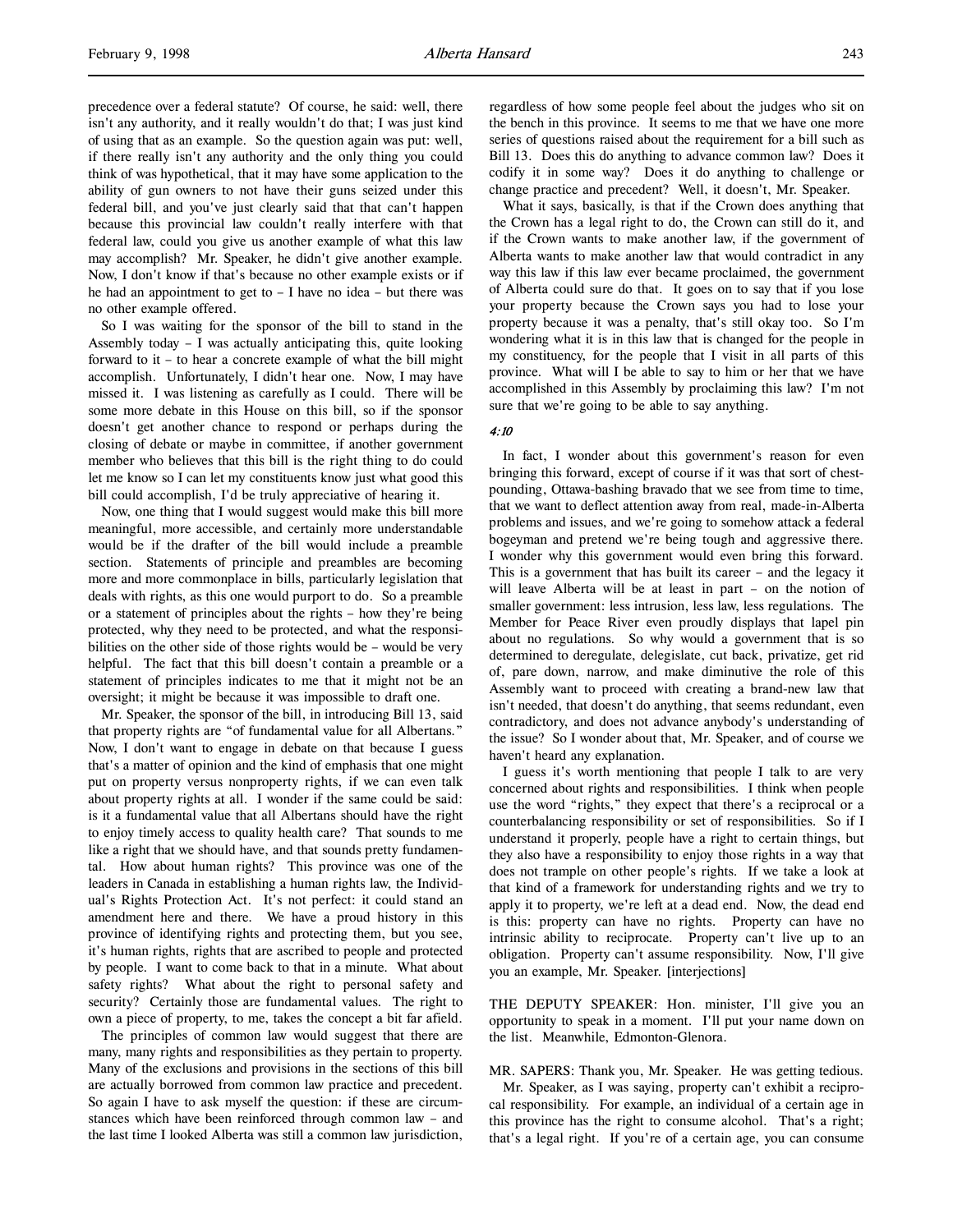alcohol. You can possess, purchase, consume alcohol. But, you know, alcohol doesn't have any reciprocal responsibility. It's not the alcohol that decides that it's been consumed too much. It's not the alcohol that decides that you shouldn't drive once you've been drinking. It's not the alcohol that makes you say crazy things. It's the individual. The individual has the right, and the right is based on the relationship between and amongst individuals. [interjections]

I hear the Minister of Education shouting epithets as he's fleeing the Chamber, Mr. Speaker. I'm wondering if he'd stay and participate in debate. Oh, I guess not.

Mr. Speaker, it's the individual. It's people that have these rights and these responsibilities, not the property and in this case not the alcohol, and those responsibilities are based on our relationships. [interjections]

Oh, I hear the Member for Lacombe-Stettler, and I hear the member from Edmonton Tory - I can't remember - saying . . .

# AN HON. MEMBER: Edmonton-Whitemud.

#### MR. SAPERS: Oh, it's Edmonton-Whitemud.

. . . that it's the same as VLTs. Well, you know, they've made my point. They've made my point, you see, because the government has a responsibility because it has a relationship with people, and people should enjoy rights that they are legally entitled to by virtue of the contract they have with their government.

One of those reciprocal rights and responsibilities is not to be fleeced by your government, you see. When you talk about VLTs, you've talked about creating a set of circumstances where the government will create an opportunity to tax people through a gambling process, where they've set up all of these computers called VLTs that are programmed to cheat you, to take your money. So it's exactly the point. It's not the VLTs that are the issue. It's the relationship between a government and the governed – okay? – between people. It's that relationship that defines the reciprocal rights and responsibilities, not the object, in this case the VLTs. We could talk about guns or automobiles or alcohol or other objects. Objects don't enjoy rights; people enjoy rights. It's because it's supposed to be about relationships.

Mr. Speaker, what we have is a bill that is dressed up to look good and to sound tough. We have this vague notion that property should have rights or that Albertans have less right to enjoy their property than perhaps another class of Canadians do, which is preposterous, and therefore something needs to be done. It has not been clearly laid out what needs to be done. It's not been clearly established why it needs to be done, and it's not clearly demonstrated in this legislation how it would be done. So what you have is a title of a bill, three pages of typed text, and no substance. Not the kind of bill one would expect from a government that prides itself on less law and less intervention in the lives of people, not the kind of bill that could reasonably be supported. Certainly this member cannot take on blind faith the government's promise that this legislation is benign. You know, it's like saying: I'm from the government and I'm here to help. Nobody buys that, Mr. Speaker, and certainly not any member of the Official Opposition.

Bill 13 may at some point be arguable; Bill 13 may be defensible. But before we come to the final vote on third reading, if this bill should proceed, I will do my best to keep an open mind and to listen to the hon. members opposite should they be able to establish how property can be endowed with rights, how those rights can be protected, and how, if doing so, that would extend to my constituents, and how it would enhance their ability to enjoy their property. If that simple test can't be met, then this bill simply can't become law.

Thank you.

THE DEPUTY SPEAKER: The hon. Member for Edmonton-Norwood.

MS OLSEN: Thank you, Mr. Speaker. Well, I guess there's a reason this is Bill 13. I believe there's something fundamentally wrong with a bill that is put forward and does nothing. You know, the hon. member talks about the fundamental value of all Albertans to enjoy property rights. Well, I think there's something fundamentally wrong when you put forward a piece of legislation that rings somewhat hollow, that doesn't do what it's intended to do.

The hon. Member for Cardston-Taber-Warner has indicated in this bill that the principle of this bill is to ensure that title to tangible personal property in Alberta shall not be taken without reasonable compensation. Well, I can't see how this bill accomplishes that objective. It really sends out more of a message of being a slogan. As my colleague from Edmonton-Glenora has pointed out, I'm just wondering how many Albertans can read this bill and understand what it really means. I'm not so sure. I hope to hear from the other side a lot of debate on this bill, that they're going to stand up in support of this bill and talk about what this bill really does for Albertans, what this bill is supposed to do. So far, you know, other than the member opposite who introduced the bill, the government seems somewhat mute on what it's here to provide.

I believe it flies in the face of the philosophy of this government, that being less intrusion, less intervention, less law. It's quite interesting. This bill is not like a charter. It can be repealed by the government at any time. Any enactment can have a clause that says that it applies notwithstanding this bill. The Lieutenant Governor in Council can make a regulation at any time excepting something from the application of this act. So there's not a lot in here.

### 4:20

You know, I asked many other people: "What would this actually cover? Name me an instance or an example where this bill could apply." Nobody could give me an answer. It's interesting that there are so many people out there who are looking at this bill and saying: well, I really don't know what it would apply to, and I'm really not sure that it would apply to anything here. There are so many exceptions in the bill.

I think my colleague from Edmonton-Glenora was right when he discussed the need for a preamble. A preamble would certainly allow the average Albertan to pick up this bill and look at the intent of it: what it really means and what it's supposed to do. It doesn't do that.

I guess I have other concerns. This government and the member introducing the bill talk very much about, you know, the rights of property and Albertans to have property rights. Well, what about a patients' bill of rights, which was absolutely ignored in this Legislature, giving those people who need to enter the health care system an opportunity to have some fundamental rights and responsibilities apply to that? I think the government has a duty in that respect. The same with human rights. It's all very fine and dandy to protect somebody's firearms or vehicle or whatever it is, but what about basic human rights in this province? We're a little slack there, you know. We have some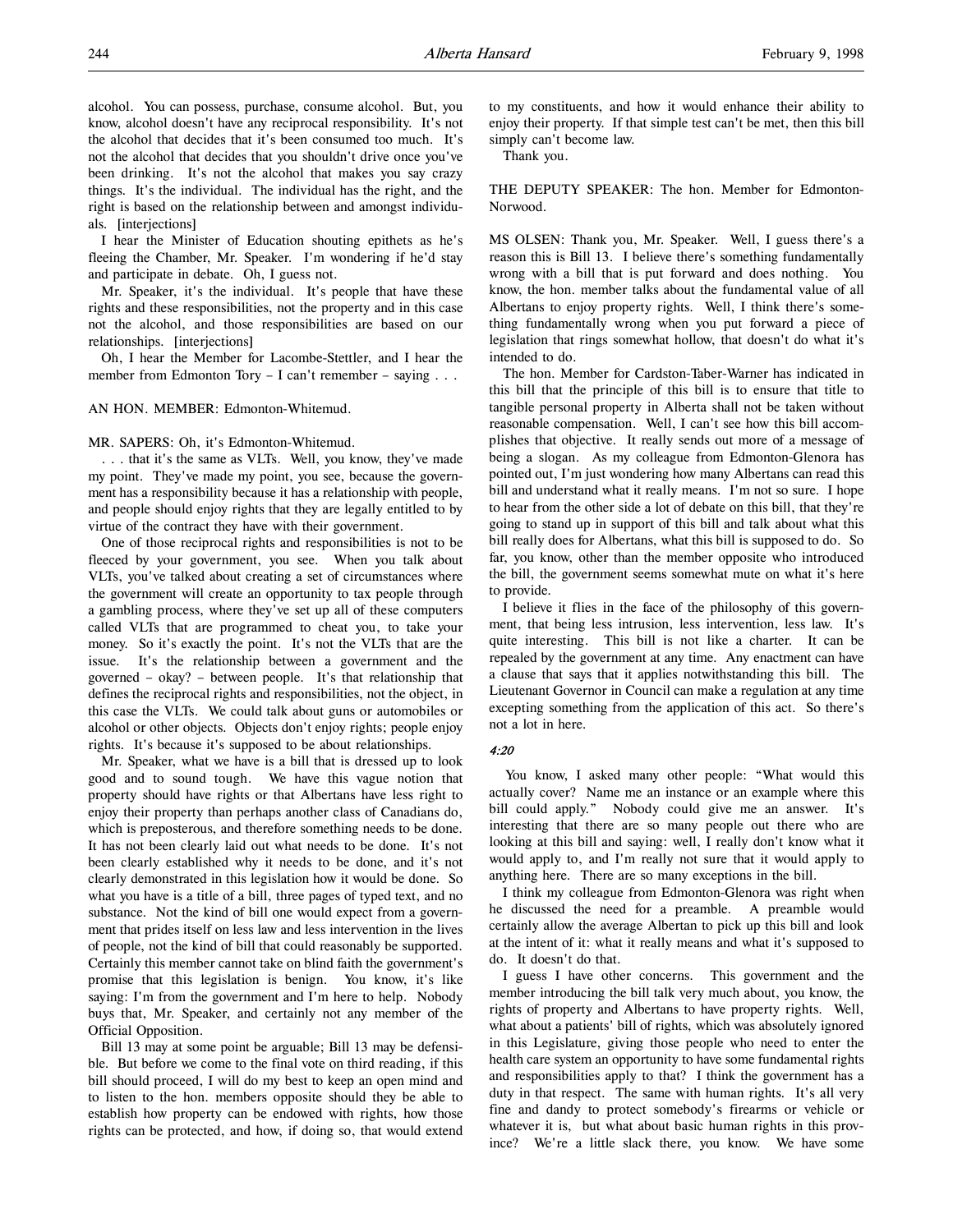interesting court challenges right now where this government has spent a lot of money, a lot of money, denying a person in this province his basic, fundamental human rights. This government's commitment to property rights far exceeds its commitment to human rights for everybody in this province.

This talks about the Crown acquiring permanent legal title "unless a process is in place for the determination and payment of compensation for the acquiring of that title." I'm not sure what there is that this province would want to acquire permanent legal title to. That's kind of interesting in itself.

The exemptions under this piece of legislation are so many that it's not likely that this bill was intended to be taken seriously. Everything is exempted, and if it's not exempted, it can be exempted. There are contradictory statements in the clauses in this bill. In one section it says that a provincial enactment doesn't affect a person's rights under the act unless there is an act of the Legislature that says that the enactment operates notwithstanding this bill. This contradicts another clause within the bill that says that something can be excepted from application of this bill by regulation. So I'm not quite sure, you know, if the hon. Member for Cardston-Taber-Warner has thought much about really what this bill is all about.

The whole notion that when you have a right, you have a responsibility applied to that right. That means that if you choose to do something – if you choose to operate a motor vehicle and get your licence, that's a right in this province. But you have to do it within a certain set of guidelines, you have to be responsible, and you have to show that you're able to live up to your responsibilities. If you choose not to do that, then of course things such as fines and licence suspensions and those kinds of things occur.

So that sort of intrigues me. I guess I would have to ask the hon. member what his intent really was with this bill. I guess, you know, we've had indications that it's reflective or predicated on the whole notion of Albertans losing their firearms, possibly, through federal legislation, but the minister says, well, this doesn't apply. One, it can't apply because it's not within the federal jurisdiction. A provincial piece of legislation does not supersede federal legislation. In my mind, it's a disguise so Albertans think they have some rights afforded to them that they really don't have afforded to them.

If we're going to live up to the notion that we don't want to be in the face of all Albertans and we want to pass good legislation and want it to be meaningful and want it to have some substantive substance, then this is not the bill that does it. I am going to close hoping, really hoping that every member sitting on that side has read this bill and knows about it and will get up and add something to it that's going to help us see this as a great piece of legislation, that's going to make this the bill of choice for people in this province and it's going to be meaningful. I'm hoping they can do that. If they don't do that, then I would believe this is nothing more than a slogan bill.

Thank you.

THE DEPUTY SPEAKER: The hon. Member for Edmonton-Mill Woods.

DR. MASSEY: Thanks, Mr. Speaker. I, too, would like to add some comments and raise some questions about Bill 13, the Alberta Personal Property Bill of Rights. To start maybe, as I read the bill, I too was looking for a preamble and proceeded through the bill, because this is the stage of debate where we are to address ourselves to the principles of the bill, trying to

determine exactly what were the underlying principles that the bill was based upon and what kinds of principles the bill was trying to promote. I looked back for sort of the underlying framework of rights legislation, because we have had in this country a great deal of conversation and legislation surrounding our basic rights, and it hasn't been without controversy.

So I think it should be clear in terms of the meaning. What does it mean when we start listing and trying to lay out carefully the rights of citizens? Usually those rights are couched in a number of different categories. The absence of prohibitions is a traditional category; for instance, you can do something and there won't be anything – any law or any individual or any corporation – to prevent you from doing that. The right to a college education: you don't have to do it, but it could be a right with the absence of prohibitions. Rights that imply duties: we're familiar with these, and this is where this particular bill seems to fit; the right, for instance, of citizens to own property, to vote, and to participate in medical insurance and other schemes that are put forward to better their lives.

#### 4:30

There's a category of rights in terms of legal and moral rights. We often combine those categories, and we're often at some pains to make sure that we're clear in which category, moral or legal, a particular right exists or is embedded. There are some that make claims for natural rights. Some philosophers would say that by virtue of being born and being human, there are rights that are naturally ours. I guess what has occupied many countries on the international scene has been the whole area of human rights, and attention has been paid to the kinds of rights that people should enjoy as being citizens, as being members of the human race. It has resulted in some of the most well-known declarations, the UN universal declaration and other declarations of that magnitude, which attempt to lay out what human beings should and could expect and, in that particular case, governments can adhere to or not, depending on their will.

A framework for viewing rights is, I think, necessary to look at this bill. I think the intent of the author of the bill is to promote individual rights, to look at the kinds of liberties that we enjoy and to make that liberty more secure through the provisions of this particular bill. Those kinds of bills, again, are usually aimed at a particular kind of liberty: at personal liberty, at political liberty, or at economic liberty. When we think, often, of personal liberty – our ability to speak freely, to be free to think and to say what we please in a democracy, that we should have the security of our persons and of our houses and our possessions – that's a personal liberty that we all enjoy. We're fond, of course, of protecting and articulating and speaking out in terms of our political liberties: our ability, our freedom, and our right to vote and to participate in the political process and to make sure that we aren't harassed or intimidated in trying to make political decisions. It's an area that Canadians and peoples elsewhere have talked about and protected and defended.

This bill I think falls into economic liberty, intertwined with personal liberties and the rights of individuals to own private property and to not have that property interfered with unreasonably by the state. So it falls under economic liberty. When I read the bill, it sent me to the American example. I looked for their statement of property rights, and in amendment V of the American Bill of Rights, they talk about property rights. To quote from that Bill of Rights, "no person shall be . . . deprived of life, liberty, or property, without due process of law;" – then this is the most important part – "nor shall private property be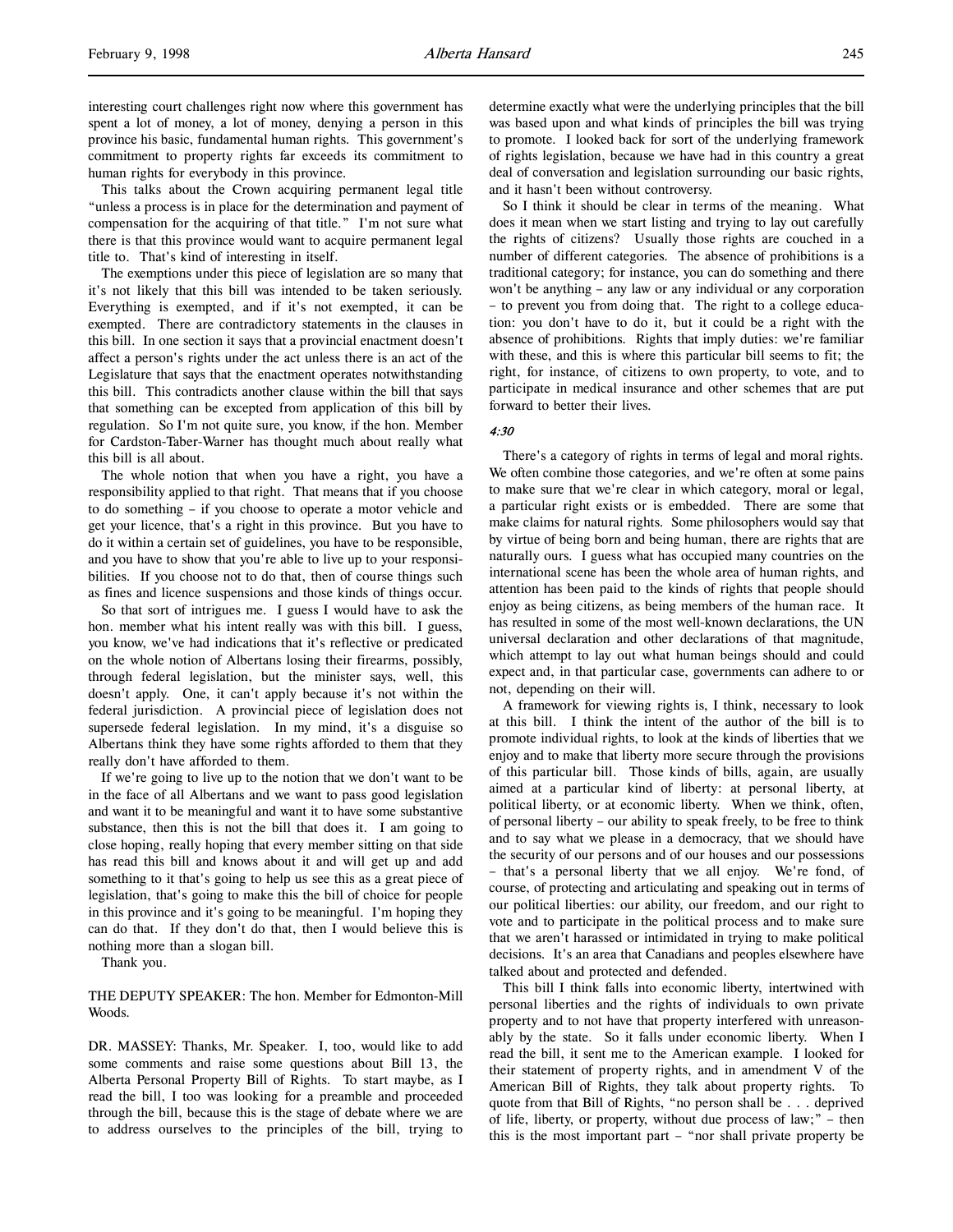taken for public use, without just compensation." At the basis of that, of course, is the right for individuals to transfer and to dispose of private property without unreasonable government interference. I recommend that language to the sponsor of the bill, because again I believe it was that sponsor's intent to say just that: that the government shouldn't be able to interfere unless there's a clearly laid out process in terms of them securing property, disposing of it, and what someone who has that action taken against them might expect in terms of compensation.

I would like to, if I could, move to the whole business of language, because this is a bill that deserves to be in  $-$  and I think the mover of the bill owes it to Albertans to have it in – plain language. If you just look at the bill itself as it's written, there are 57 lines in the bill that talk about exceptions, other acts, other pieces of legislation. Three lines are about regulations. There's one line about the role of the Crown, and one line about the proclamation. But 57 lines of the bill, the vast majority of the bill, doesn't talk about the rights or outline the rights. In fact, the outlining of the rights appears in eight lines. The rest are exceptions or are qualifications.

I think it is a bill that deserves to be written in plain language, and I think that for a number of reasons. The only way we will protect our rights is if citizens know about them, if citizens have access to them, and if citizens are aware of when those rights are being infringed upon. So it has to be language that ordinary, nonlawyer people just interested in civic life can understand. If we go back to the lead-up to the 1993 election, one of the things the government did promise at that time was that there would be a review, a look at legislation, and there would be an attempt to put it into language that was understandable to those of us who are not schooled in the legal profession or don't have a legal background. There have been a number of bills that have come forward – the living wills bill I think was one of them, and this is another one – that cry out to be written in language that we mortals can understand.

Even the way in those eight lines of the bill that the rights are articulated, it is done negatively. Again, it seems to me that if you look at the language of rights legislation, it often contains rather eloquent language. I know that the ministers of Education and Advanced Education love to play with words and are conscious of language and its use, and maybe they can be leaned upon to provide some language for this bill. It seems to me that it has to be plain, it has to be straightforward, and it has to somehow or other inspire those people who read it. Maybe I am expecting too much from a bill that just deals with personal property, but if it's important enough to be in front of this Legislature as a bill, if it's the expectation of the mover that we will as a Legislature act upon this bill, then I think there's an obligation to make sure that it's the very best bill it can be and that the intended audience can read it, can understand it, and would be in a position to defend it should it be infringed upon.

So that would be my plea at this stage: that in the bill, whether it's amended or whatever is done to it, there be some attempt to take that protection of personal property and the wish on the part of the mover of the bill that that property be protected from unusual or unwarranted government interference and make that abundantly clear to those who are interested.

Thanks, Mr. Speaker.

THE DEPUTY SPEAKER: The hon. Member for Edmonton-Centre.

MS BLAKEMAN: Thank you, Mr. Speaker. I'd like to speak in second reading to Bill 13, the Alberta Personal Property Bill of Rights. I heard one of my colleagues refer to this as a slogan bill. I wouldn't like to think that the government would be doing that, but I am having trouble finding anything else in this bill that says what it's about. It does seem to have an awful lot in here about what it's not about, which would be the exemptions, and they do go on quite a bit about what is specifically exempted, but it's not telling me what is not exempted. It's not telling me what this bill is for, and I listened carefully to the hon. Member for Cardston-Taber-Warner to see if he could give any indication in his introduction of it as to what it was supposed to cover. I did listen carefully, and what I got were things like: the government holds "the right of property owners in high regard." Well, that's an interesting sentiment, but it doesn't tell me what the bill is supposed to be doing except for all of the exemptions that it's covering, so this won't have anything to do with destroying animals or collecting abandoned vehicles.

### 4:40

I look to this government to create good legislation and to create it in a way that it's easily understood by Albertans and is helpful to their lives, and I cannot see what is helpful to their lives in this bill. So I look forward to a great deal of debate from the hon. members opposite who would be standing to explain what exactly it is this bill is covering, because it's certainly not spelled out in the bill itself.

There are also a couple of areas – and I hope this is covered either in the responses while we debate it in second reading or in Committee of the Whole – that have to do with what appear to be some contradictions in the bill. It talks about being a bill of rights and that when you have rights, you have responsibilities that go with them. Again, I can't pull out of this bill what rights are being bestowed here, so I'm at a loss as to what responsibilities are expected back from either the things or the people.

I have to say that I'm deeply offended that the government would be putting forward legislation to entrench rights for things when we still don't have legislation that protects some people in this province. We still don't offer protection for gay and lesbian persons under our human rights legislation. We still have not signed the UN declaration on the rights of the child, which would be another group of people who are in need of help with their rights. So I'm offended, frankly, that we would be talking about rights for things, for property, for things you can pick up and move around before we would be looking at offering protection to all of the people that live in Alberta.

There's been some indication that this bill might be about gun control, and I guess I have a couple of questions about that. What are we doing as provincial legislators – if the rumour I've heard is correct – attempting to put forward legislation which would be superseding federal legislation? What is the point of that? As legislators, aren't we trying to do the best for the people that live in this province and in this country? So why are we having provincial governments at war with federal governments, especially over something like gun control? I hope that that is not what this bill is about. I dearly hope that this is not what this bill is about, particularly when we are still awaiting legislation on domestic violence. To have a bill up that perhaps might be about gun control before we have legislation up on domestic violence, in which guns are used to kill people, particularly women – again I find that deeply offensive.

I truly question the government's priorities and its care for people if that is indeed what's going on here. I would love to be contradicted in this. Please, I invite the members opposite to debate this and to continue the debate of this bill in second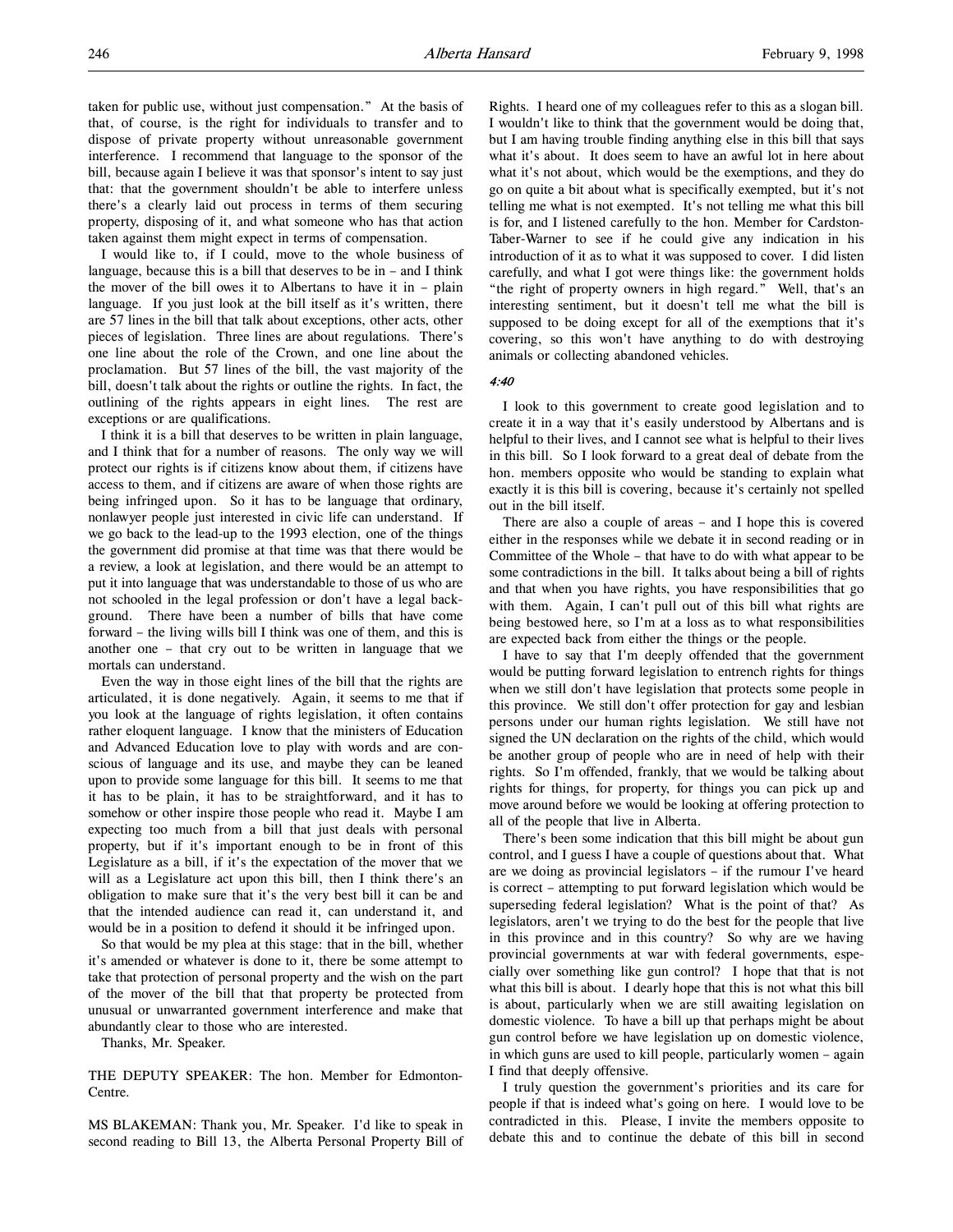I guess I'm also concerned about entrenching property rights aside from the way we already handle it in the Constitution and in the Charter of Rights and Freedoms. I've never been an admirer of the property rights that are entrenched in the American Constitution. I don't think it is a particularly helpful part of their law. It certainly led to an amazing amount of litigation around property rights. Do we really want to go there? I don't think so, and I hope we don't.

I'm also surprised and disappointed given the government's proclaimed revulsion of extraneous legislation that impinges or interferes with Albertans' lives. How is this bill moving us forward? What additional thing is being given to us? What specifically is the right that is being granted here? We know all the exemptions to what is not being granted, but we don't know exactly what it is that is being granted. This entire bill makes me deeply suspicious of what is going on, what the government is proposing, and why it would be attempting to subvert federal legislation that was overwhelmingly supported by Albertans, no matter how many times you do a poll to prove otherwise. We know that there is support for gun control in this province, including in the rural areas. I am anxious to hear what the members opposite will be saying to give us a better understanding or to illuminate what is the gist of this bill, what is in there. We know what's not in there. What is in there?

I don't want to misinterpret this. I wouldn't normally be casting about and repeating rumours in this Chamber, but I don't have any other information to go on. This bill is not giving me anything else to go on. I know there are others of my colleagues who wish to speak to this bill and I will give way to them in a moment, but I am really concerned about what this bill is hiding, pretending to hide, or trying to hide. It's not clear about what it's trying to put forward.

In closing, I will repeat: if this is about gun control and if this legislation is coming forward before domestic violence legislation, if it's coming forward before strengthening our Individual's Rights Protection Act, it is shameful, and what is going on in this Chamber is shameful because it is putting property – things, guns – before people. We're here as legislators. We're here to do the best we can on behalf of our constituents and the people in Alberta. This is shameful if that is what this is about. And, please, I would love to hear from the hon. members opposite that I am mistaken in what I have been told and the rumours that are swirling about this place.

With that, thank you.

MRS. BLACK: A point of order, Mr. Speaker.

THE DEPUTY SPEAKER: Hon. Deputy Government House Leader, you're rising on a point of order?

# Point of Order Second Reading Debate

MRS. BLACK: Mr. Speaker, I guess I've listened to the hon. member, trying to listen to her debating the principles of the bill, which is the stage we are at, second reading. I'd ask her to really focus on the principles within the bill and leave the debate of what is in there – it's 659 Beauchesne – and to not divert into the next stage, which would be committee, to ask the specifics on the various elements and sections of the bill. I think she's diverted quite far off, and we'd be, I think, well served if we focused on the general principles, which is personal property rights. I think it's very important for Albertans to have that. So I would ask her to focus on that.

### 4:50

THE DEPUTY SPEAKER: On the point of order, which is being cited as 659, the hon. Member for Edmonton-Centre.

MS BLAKEMAN: I'll apologize if it appears to the member opposite that I was going off from the intent of the bill. To my eye, I will defend everything I said and that I was sticking to the intent of the bill as I could understand it, and I've made a number of comments asking for elucidation from the members opposite as far as what is in this bill.

I had concluded my comments, actually, and didn't feel that I needed to go on anymore. I am looking forward to what will be debated in Committee of the Whole, and I have nothing further to say as far as the content.

Thank you.

THE DEPUTY SPEAKER: Well, the chair would hold that 659 may have been in order, but as the chair heard the hon. member, wanting to know what the bill actually did stand for, if that's the frame of reference the hon. member has, then it is difficult to give a strict adherence to 659. But as I would read 659, the main import here is that "It is not regular on this occasion, however, to discuss in detail the clauses of the bill." This is not an amending bill, but if it were an amending bill, then it becomes very awkward not to violate 659. However, inasmuch as the hon. member has concluded her speech at this point, no point of order is necessary.

The hon. Member for Edmonton-Calder.

### Debate Continued

MR. WHITE: Thank you, Mr. Speaker. I rise to speak on this bill, although it's so painfully thin that it's hurtful to have such a meaningless and thinly worded bill come before this Legislature when there are so many other bills that need some careful attention and can actually change the way this province operates on behalf of the people of Alberta.

It's a sad day when we deal with a bill such as this, and we wonder: what's the motivation? On this side we're at a loss to understand what anyone would be looking for other than a gun law. I mean, that's the best I can read from it, and certainly I haven't heard any argument from the other side at all to say what the key provision is. What is it in this bill that says this is what's fundamentally lacking in this society? Where is it? This province has gone from 1905 to this date without this law, and certainly the sky hasn't fallen. We haven't had Chicken Littles running around telling us that that's about to occur. I'm at a loss to understand what's so urgent about this that this bill comes before so many other pieces of legislation that need to be discussed. I mean, there are health care and education and fundamental taxation. There are so many areas for debate and time to be spent in this Legislature where we could actually accomplish something and be seen to accomplish something, but this is painfully thin.

I mean, there isn't even a short description on the front end of the document, before the definitions, that says what this bill will do. How do I take this to my barber and tell him what it means?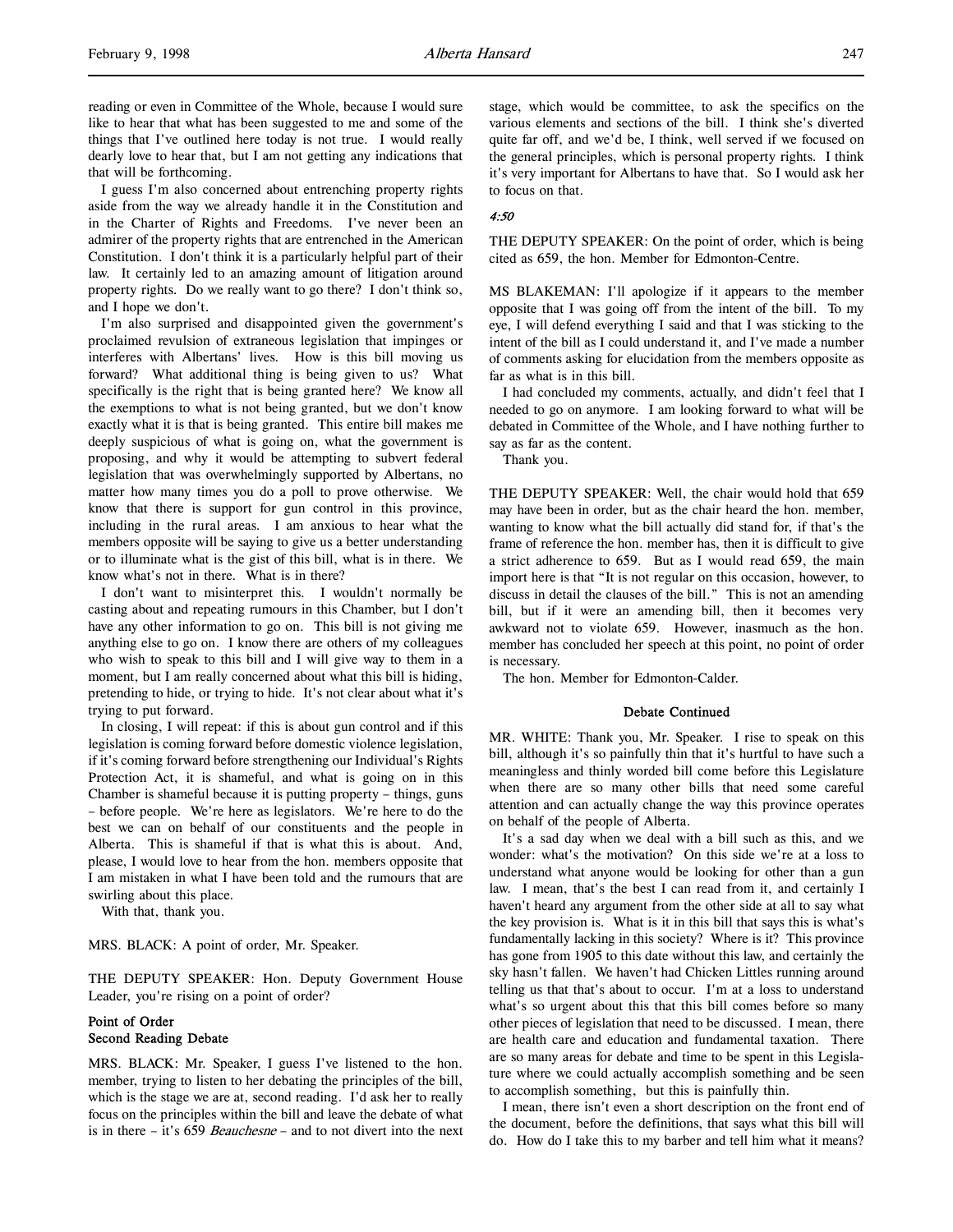I have no idea. He looks at it and says: "Great. You guys sure are wasting a lot of our money putting forward this stuff."

MR. MAR: Is that where you usually get your advice out of the Assembly?

MR. WHITE: No. It's been brought to my attention – the hon. member from the other side has asked that I identify the location where I get my advice on these things. Well, my barber is a voter. My barber is a taxpayer. He is a good person. He does a half-decent job on a tough case. [interjection] That's the tough case. It is important that bills in this Legislature speak to him. Perhaps he's not the most sophisticated of students when it comes to politics, but it does affect him and he doesn't understand it. He's in a business that deals with people all of the time, and he would dearly love to be able to tell people.

Run down the list of the bills that are before this Legislature. If we're only going to have a sitting once a year and we're at Bill 13 and this is the 13th most important piece of legislation and it doesn't even say what it's about and nobody on the government side can say that this is specifically the ill that this bill addresses – well, I don't know. The government could easily be described as bankrupt if this is all that can be put forward.

I understand human rights, and I understand a lot of rights as they relate to the Charter. There are those that I've heard perhaps only under their breath in this Legislature, but certainly those have said that the Charter of Rights should never have been enacted, that we were well served well before that. We didn't need all of these challenges. We didn't need all of that legislation. We were doing just fine. It weren't broke. How come we went and tried to fix it? Well, it's a classic case. In this piece, what's bust? Is there something broken here that I don't know about? Did I miss something here? I don't know.

Or is it that the kissin' cousins of this government, the Reform Party of Canada – sorry; I have to say it properly, and the record should record the thump, thump, thump. The non kissin' cousins, I guess, the Progressive Conservative Party of Canada, doesn't have anything to say about gun control. They seem to be silent on it. But the Reform Party is going on at great length about the dangers of collecting guns, and quite frankly I haven't seen the hue and cry in my neighbourhood. Mind you, mine happens to be an urban neighbourhood, and quite frankly I'm quite happy that there's not a lot of people packing guns about, because there's not a lot of gophers hanging around.

DR. WEST: You come up to my area. There's lots of them.

MR. WHITE: I don't know; the last time I saw a wolf running through Vegreville was quite awhile ago. In Vermilion certainly you don't have any wild critters that need to be put out of their misery. I don't know.

DR. WEST: Just a few Liberals.

MR. SMITH: There are not many of them left.

MR. WHITE: I think you got most of those Liberals there already, Steve; didn't you? You dealt with them rather well.

The point is this. I haven't got anything to tell my friends and neighbours and barber about this bill that some people can tell me the other side of. Please inform me as to the rationale for this. Is this some kind of a veiled attempt to stave off what another

elected government is doing? I don't know. It's beyond me to figure out what this bill says.

Now, until such time as someone from that side can tell me what this bill means, I'm going to be against this bill. I don't understand why we would have this piece of frivolous fluff here if there wasn't some good purpose and the government could stand in this Legislature and explain it so that I can tell my barber, all of his friends, all of my friends, and the people that I represent in Edmonton-Calder what it actually means. I'm going to be against this bill and stand foursquare on that.

Mr. Speaker, I wish to adjourn debate on this particular bill.

THE DEPUTY SPEAKER: The hon. Member for Edmonton-Calder has moved that we adjourn debate on Bill 13. All those in support of this motion, please say aye.

HON. MEMBERS: Aye.

THE DEPUTY SPEAKER: Those opposed, please say no. The motion is carried.

# head: Consideration of His Honour head: the Lieutenant Governor's Speech

Mr. Coutts moved:

That an humble address be presented to His Honour the Honourable the Lieutenant Governor as follows.

To His Honour the Honourable H.A. "Bud" Olson, Lieutenant Governor of the province of Alberta:

We, Her Majesty's most dutiful and loyal subjects, the Legislative Assembly, now assembled, beg leave to thank you, Your Honour, for the gracious speech Your Honour has been pleased to address to us at the opening of the present session.

[Adjourned debate February 5: Mr. Hancock]

THE DEPUTY SPEAKER: The hon. Deputy Government House Leader.

MR. HANCOCK: Thank you, Mr. Speaker. Thank you very much for the opportunity to address the motion in reply to the speech from His Honour the Lieutenant Governor. I am both inspired and compelled to participate in this debate and to speak about the future of our great province. Indeed, that's where we should be focused, and that's what the speech was all about. That's where this government is focused, on the future, on a bright future, a positive future for our children and for our province.

# 5:00

I was inspired by the speech, because as a member who first had the privilege of joining you in this Chamber in 1997, the throne speech speaks to many of the messages which I heard from the people of Edmonton-Whitemud during the election and have continued to hear from them through the summer and fall of consultation, Growth Summit, and planning. It speaks to the vision and priorities always espoused by this government and the political party under whose banner most of us in this House were elected. That vision, those priorities put people first.

So I am inspired, but I'm also compelled to speak to this debate, compelled because as the Member for Edmonton-Whitemud and as a member from Edmonton, having heard and read what other members from Edmonton have said – I should hasten to add, members of another political party not holding the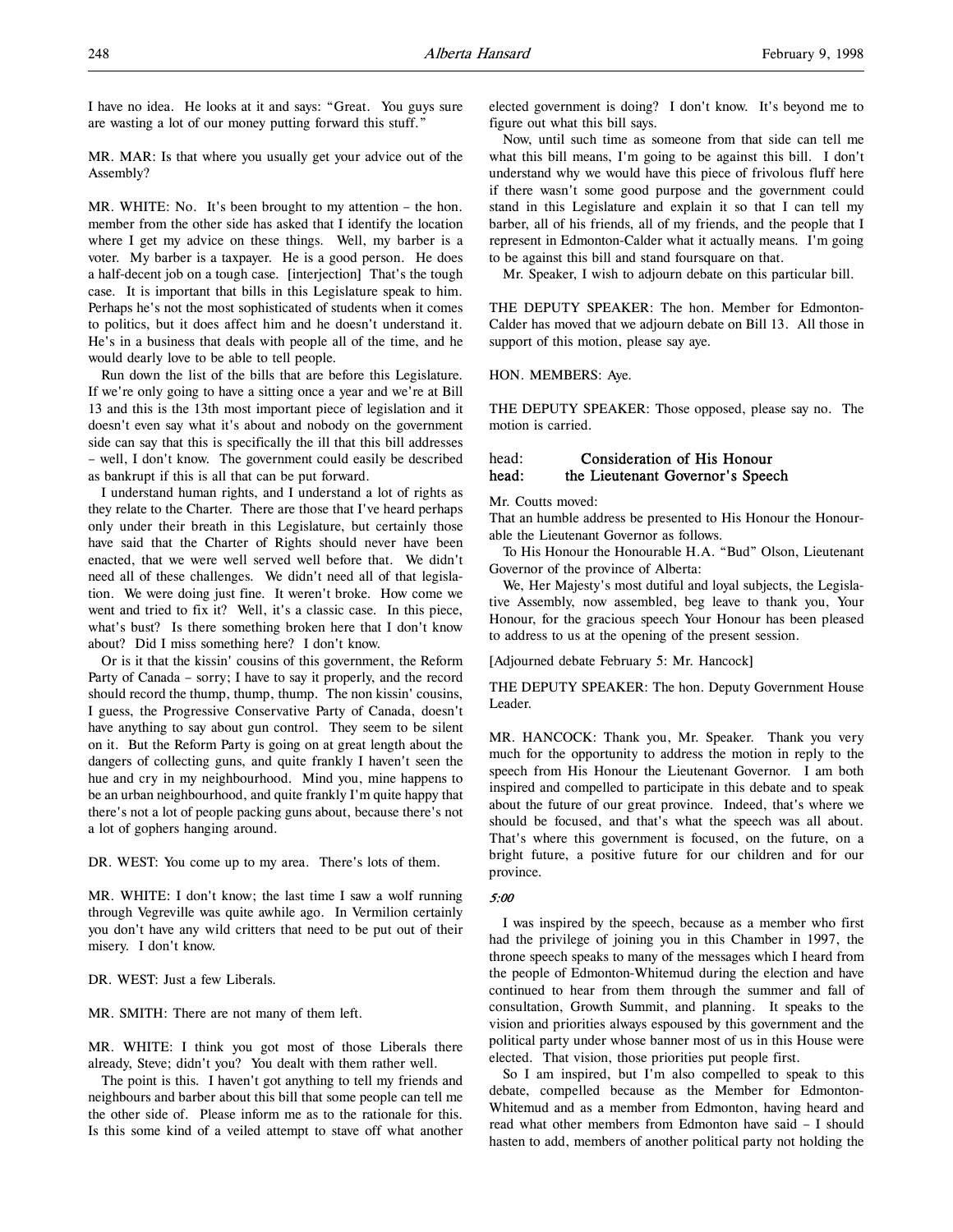same values and principles – all I've heard is that the sky is falling, that there is impending doom, that the future of our province is in peril. I wonder if those members heard and read the same speech that I heard.

In fact, Mr. Speaker, it reminds me, if you'll permit me, of a passage from C.S. Lewis's first book in the Chronicles of Narnia where Uncle Andrew, who reminds me of the Liberals, is referred to, and the government of course is the lion.

When the Lion had first begun singing, long ago when it was still quite dark, he had realized that the noise was a song. And he had disliked the song very much. It made him think and feel things he did not want to think and feel. Then, when the sun rose and he saw that the singer was a lion . . . he tried his hardest to make believe it wasn't singing and never had been singing – only roaring as any lion might in a zoo in our world. "Of course it can't really have been singing," he thought, "I must have imagined it . . . Who ever heard of a lion singing?" And the longer and the more beautiful the Lion sang, the harder Uncle Andrew tried to make himself believe that he could hear nothing but roaring. Now the trouble about trying to make yourself stupider than you really are is that you very often succeed. Uncle Andrew did. He soon did hear nothing but roaring in Aslan's song. Soon he couldn't have heard anything else even if he had wanted to.

Mr. Speaker, the Liberals have heard nothing else.

Mr. Speaker, I want to dwell on the positive to ensure that this House and all Albertans will know that the message to government and to the world from Edmonton is not one of despondency. It's not one of depression but rather a message of excitement, of hope, of caring and compassion fueled by people who know that there is opportunity in Edmonton and that Edmonton is a great place to live and to work and to do business.

[The Speaker in the chair]

What have we heard? Well, first let me compliment the Leader of the Official Opposition for something he did get right. He said of the greatness of a society that

you measure it in the strength of its people, in their ability to think and to challenge and to envision a future world, to create opportunities, to envision those opportunities, and to realize those opportunities for them in the future.

He went on to say:

Those aren't just economic opportunities. Those are opportunities in culture and in art. Those are opportunities to be able to relate to people in a civil and decent way. There are opportunities to know that there is a richness, not just a financial richness but a richness in values and morals and education and thought for our family members and for our neighbours.

Mr. Speaker, in that small portion of his comments the hon. Leader of the Opposition was absolutely right. During that small portion of his comments I began to think that there was hope, that he and his party finally understood what this is all about, but alas the illusion was immediately shattered as he descended immediately and rapidly towards the muck.

The continuing theme for members opposite has been a criticism of the government and the throne speech for, quote, putting money first and people second. Mr. Speaker, nothing – nothing – could be further from the truth. They are wrong.

The essence of this government is in the very beginning of the speech, which the Liberals conveniently and quite improperly skipped right over:

Preparing for the future is very important to Albertans. Our greatest obligation is to leave our children and our grandchildren a province that is even better than the one which was left to us.

This is the mission to which my government rededicates itself as we approach a new millennium. Our young people must be our top priority.

That is why we're here, Mr. Speaker. That is what this is all about.

It is true that the speech moves into an outline of Alberta's strong fiscal foundation, and there should be no apology for that. In three short paragraphs, less than half a page in a six-page speech, the speech highlights the value of the past five years of hard work. Without a strong fiscal framework, a solid foundation our work towards building a better future would be crippled. The worst legacy we could leave would be one of crippling debt load for our children, grandchildren, and even great-grandchildren to pay off. This doesn't mean that the focus is money. It means that we recognize the reality that no matter how laudable the goal, no matter how pressing the need, no matter how compelling the cause, we do no one any favour by crippling the future to deal with the present.

That doesn't mean that money is the most important thing or the most important measure. It means that we on this side recognize that the way we can best improve the opportunities of Albertans is to make sure that scarce resources are not wasted but are effectively channeled to where they can do the most good. Anyway you slice it, a dollar spent on debt servicing is a dollar which cannot be used for reinvestment, for building, and to help where there is need. Even with all of the hard work of the last five years we still have to spend more than a billion a year on interest.

I heard clearly from Albertans in Edmonton-Whitemud that they agreed with the government. While quality, accessible health care and opportunity for their families to access a quality education were their primary concerns, they fundamentally agreed that the government direction in balancing the budget and paying off the debt were absolutely necessary.

Two things can make Alberta a better place: ensuring that every Albertan has the opportunity to be the best that he or she can be and ensuring that where there are barriers to those opportunities, we act collectively to remove those barriers, to build bridges, to create infrastructure which will encourage and allow Albertans to overcome the obstacles and to look boldly ahead. The best way we can remove those barriers to help people help themselves is by having a strong economy. A strong economy provides opportunities.

The last five years have not solely been about getting out of debt. It's been about changing the way we do things. We live in an era of phenomenal change, and it's not good enough – in fact it's disastrous – to stand still, to keep doing things exactly as they were done last year. So it is necessary to redefine government, to rethink its role, to recognize that government does not have a mandate to single-handedly cure or attempt to cure all of society's woes or to be the collective conscience of man. But it does have a responsibility to provide those things which can best be provided by people working together with government in partnership constantly striving to be creative and to find new and better ways.

Education, so that, as His Honour said, people can "develop their full potential and . . . contribute actively to their families, their workplaces, and their communities." To achieve excellence in our province we need to promote the highest standards of education. Our future will require that we think broadly, adapt quickly, and take advantage of every opportunity. Our schools and teachers need the technology and resources required to foster learning. Prudent management of education funds together with innovation will be needed to ensure that the best opportunities for education are there for all Albertans' lifelong learning.